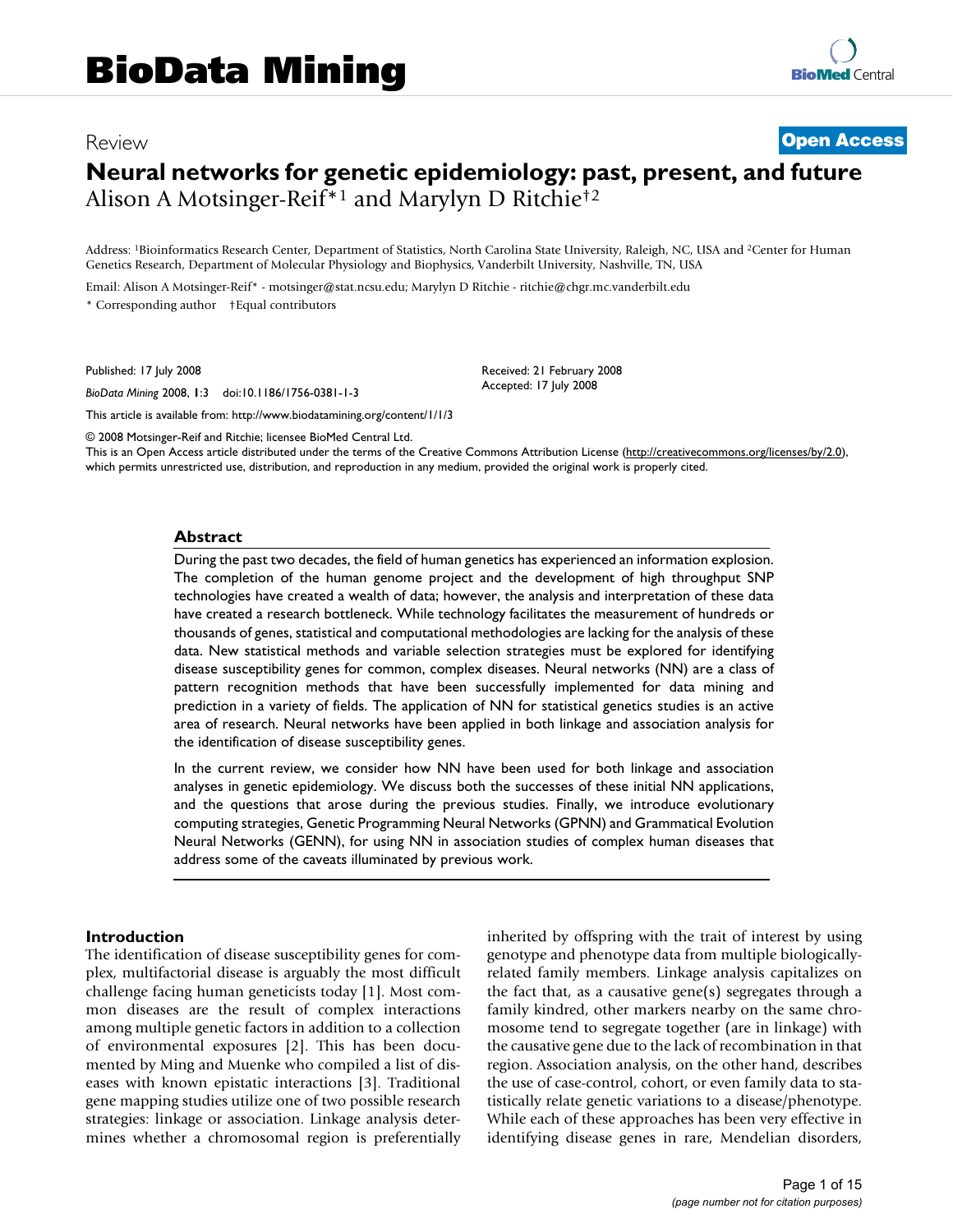there are additional challenges when studying common, complex diseases. To aid readers less familiar with the terminology used in genetic epidemiology, Table 1 provides a glossary of terms used in the current review.

Complex genetic diseases present several difficult challenges for linkage analysis. First, there is no clear mode of inheritance for most of these diseases. Many linkage methods require the specification of a genetic model (mode of inheritance) for the analysis. Model-independent methods have been developed to account for this, but suffer a reduction in power compared to parametric counterparts. Second, it is likely that multiple loci with varying effects interact to yield an increased risk of disease. The degree and type of interactions will influence the ability to detect genes through linkage analysis. If the interacting loci exhibit strong independent effects, they should be detectable by linkage analysis. However, linkage analysis may not be able to detect a locus that has a small effect [4]. It is hypothesized that interactions between disease susceptibility genes with minimal main effects will be the norm rather than the exception for many common diseases [2,5-7]. Thus, linkage methods alone may not be able to detect disease susceptibility genes for common, complex diseases.

Similarly, potential caveats exist for association analysis methods for detecting interactions. First, with methods such as logistic regression, the interaction effects must be explicitly modeled. That is, one needs to have knowledge about the interaction that is being tested in advance. Second, current association analysis methods were developed to detect single-locus main effects and thus were not designed for detecting complex gene-gene interactions or epistasis [7]. Epistasis has been discussed in the literature for many years [8,9] and, when properly investigated, is often identified in genetic association studies [7]. Third, even if the statistical methodology can detect and model the interaction effects in addition to main effects, the selection of variables to evaluate is a major computational challenge. As genomic technologies advance and highthroughput genotyping becomes increasingly more affordable, the dimensionality involved in the evaluation of combinations of many such variables quickly diminishes the usefulness of traditional, parametric statistical methods. As the number of genetic or environmental factors increases and the number of possible interactions increases exponentially, many contingency table cells will be left with very few, if any, data points. This is known as the curse of dimensionality [10]. In logistic regression analysis, this can result in increased type I errors and parameter estimates with very large standard errors [11]. Traditional approaches are limited in their ability to deal with many factors and simultaneously fail to characterize epistasis models in the absence of main effects due to the hierarchical model building process [6]. This results in an increase in type II errors (false negatives) and decreased power [12], especially in relatively small datasets. For many association studies, it would be infeasible to analyze each SNP separately as well as all possible combinations of SNPs for many association studies. Therefore, careful selection of the best SNPs to evaluate must be performed prior to statistical testing.

To deal with the limitations of traditional linkage and association analysis methods in detecting susceptibility genes, alternative statistical and computational approaches must be explored. In the search for new statistical methodologies, it is helpful to look to other fields that deal with similar problems in modeling data with

| Term                                    | <b>Definition</b>                                                                                                                                                                                                |
|-----------------------------------------|------------------------------------------------------------------------------------------------------------------------------------------------------------------------------------------------------------------|
| Allele                                  | One member of a series of different forms of a gene                                                                                                                                                              |
| Association study                       | The use of case-control, cohort, or even family data to statistically relate genetic variations to a disease/phenotype                                                                                           |
| Chromosome                              | A singular, physical piece of DNA, which can contain many genes and regulatory elements                                                                                                                          |
| Epistasis                               | Gene-gene interaction; as a deviation from additivity in the effect of alleles at different loci with respect to their<br>contribution to a phenotype                                                            |
| Gene                                    | A heritable unit; a region of genomic sequence which is associated with regulatory, transcribed, and/or other functional<br>regions                                                                              |
| Genotype                                | Specific allele combinations for an individual                                                                                                                                                                   |
| Genotyping                              | The experimental determination of sequence variations                                                                                                                                                            |
| Linkage study                           | The use of genotype and phenotype information from multiple biologically-related family members to determine whether a<br>chromosomal region is preferentially inherited by offspring with the trait of interest |
| Locus                                   | A fixed position on a chromosome                                                                                                                                                                                 |
| Mendelian disease                       | A genetic disease that is caused by a single locus, and displays a pattern of inheritance in line with Mendel's Laws                                                                                             |
| Phenotype                               | A measurable trait for an individual                                                                                                                                                                             |
| Pedigree                                | Multiple biologically-related individuals with known familial relationships                                                                                                                                      |
| Single Nucleotide<br>Polymorphism (SNP) | A DNA sequence variation; the smallest unit of variation in the genome                                                                                                                                           |

| Table 1: Glossary of Statistical Genetics Terms |  |  |  |
|-------------------------------------------------|--|--|--|
|-------------------------------------------------|--|--|--|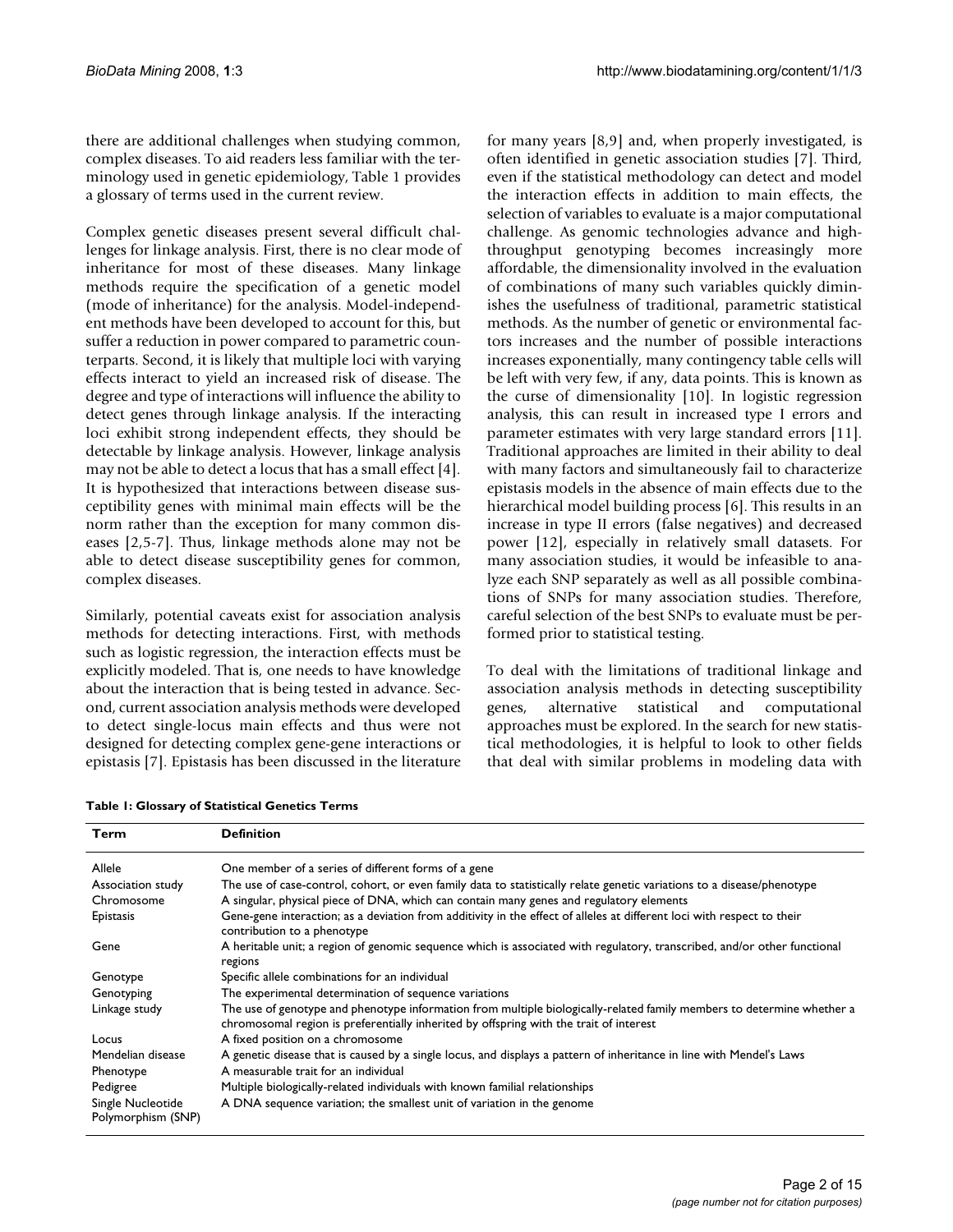many variables and complex interactions. Certainly some of the approaches that have been successful in other areas such as computer science, economics, and engineering, may translate to genetic epidemiology.

#### *Neural Networks*

A computational approach that has been proposed for the study of disease susceptibility genes is neural networks (NN). NN are a class of pattern recognition methods developed in the 1940's to model the neuron, the basic functional unit of the brain [13]. The motivation behind the continued development of NN is driven by problems that conventional computers cannot solve, where the human brain is quite capable. This is due to the architectural differences between the human brain, which functions in parallel, and the computer, which traditionally considers data sequentially. Therefore, NN are used to construct a collection of simple analog processors in parallel to take an input pattern and generate an output signal [14]. The brain and NN share several properties. Both have processing elements that are referred to as neurons. The connections between neurons occur at synapses with varying strengths. It is this strength that is associated with learning. Finally, excitatory and inhibitory potentials can be conducted by neurons in the brain and in most NN [15].

Neural networks can be thought of as an acyclic directed graph (Figure 1). They consist of nodes that represent the processing elements (or neurons), arcs that represent the connections of the nodes (or synaptic connections), and directionality on the arcs that represent the flow of information [14]. The processing elements, or nodes, are arranged in layers. The diagram in Figure 1 consists of four layers: an input layer, two hidden layers, and an output layer. The input layer receives the external pattern vector that is to be processed by the network. Each node  $(X_i)$  in the input layer is then connected to one or more nodes in a hidden layer  $(\Sigma)$ . The nodes in the hidden layer are in turn connected to nodes in additional hidden layers or to each output node (O). The number of hidden layers can range from zero to as many as computationally feasible. In Figure 1, there are four nodes in the first hidden layer and two nodes in the second hidden layer. Each network connection has a weight  $(a_i)$  or coefficient associated with it. The signal is conducted from the input layer through the hidden layers to the output layer. The output layer, which often consists of a single node, generates an output signal that is then used to classify the input pattern.

The input pattern vector that is propagated through the network can consist of continuous input values or discrete input values. The output node(s) can also be continuous or discrete values. Designing the network architecture must take into account the representation of the input



## **Figure 1**

**A Typical Feed-Forward NN**. A feed-forward neural network with one input layer consisting of eight nodes  $(\mathsf{X}_\mathsf{i})$ , two hidden layers with four and two nodes respectively  $(\Sigma)$ , and one output layer (O). The connections between layers have associated connection strengths or weights  $(\mathsf{a}_\mathsf{i}).$ 

pattern vector and how it will interact with the network while propagating information through the network [14]. Thus, the data representation scheme must be suitable to detect the features of the input pattern vector such that it produces the correct output signal. A large field of neural network design has been devoted to the question of proper data representation. More detail regarding the caveats and considerations in this task can be found in Skapura [14].

As mentioned earlier, learning and memory are thought to be associated with the strength of the synapse. In NN the connections (or synaptic weights) are representative of the strength of the synapse. Therefore, setting the connection strengths is what allows the network to learn [16]. The connection strengths, together with their inputs lead to an activity level. This activity is then used as input for the next layer of the NN [17]. NN often function with back propagation types of error minimization functions, also called gradient descent. Since learning is associated with the synaptic weights, back propagation algorithms minimize the error by changing the weights following each pass through the network. This "hill-climbing" algorithm makes small changes to the weights until it reaches a value to which any change makes the error higher, indicating that the error has been minimized [14].

Several research groups have suggested NN as a useful approach for genetic epidemiology. The features of NN that make them appealing are: 1) they are able to handle large quantities of data, 2) they are universal function approximators and therefore should be able to approximate any genetic penetrance function, 3) they are genetic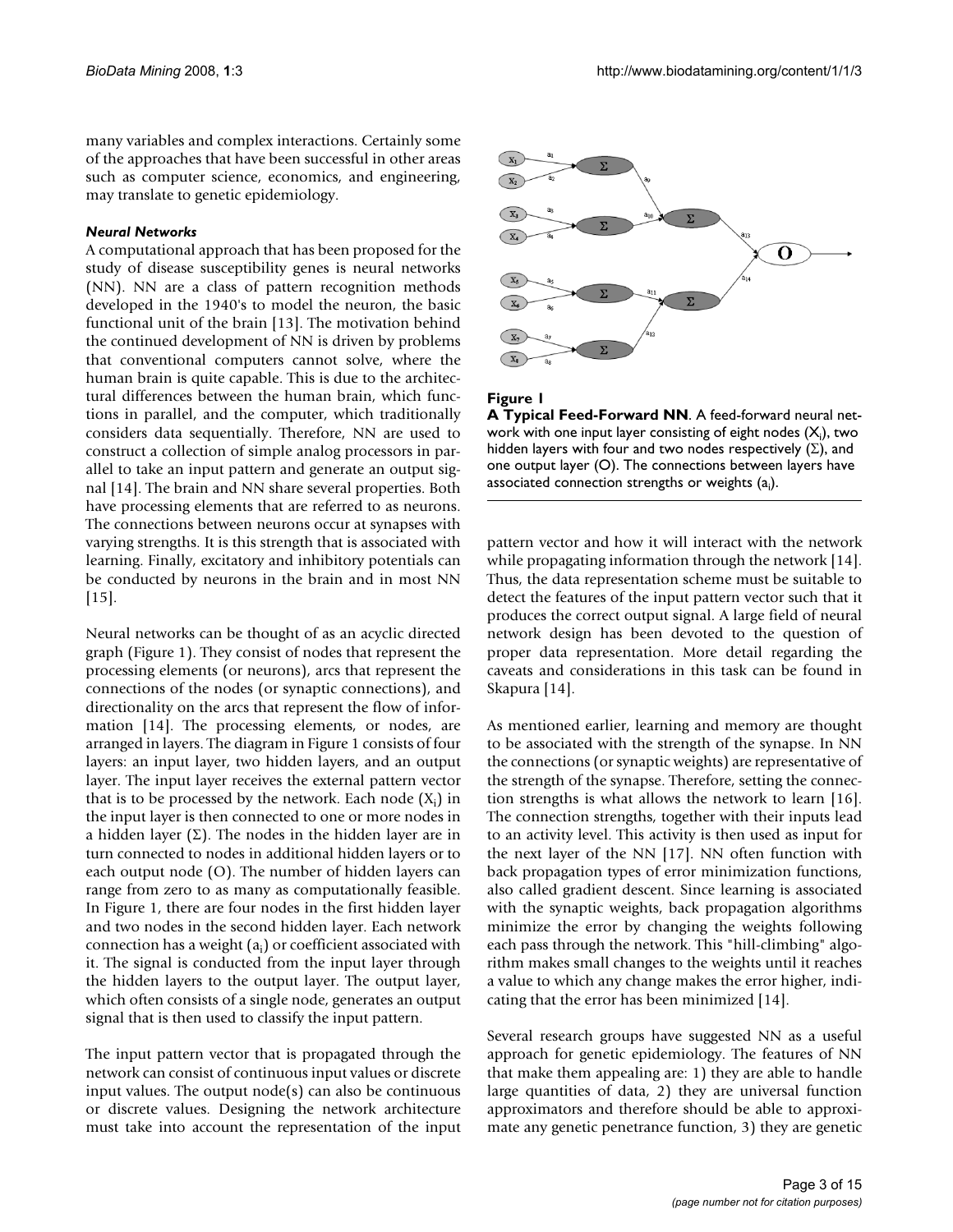model free, therefore no assumptions of the genetic model need to be made, 4) they can be implemented in a variety of software packages. Therefore, using NN does not necessarily require a computer programmer and the development of new statistical software. Through the remainder of this review, we briefly discuss several studies in genetic epidemiology where NN have been applied. We look at the types of studies where NN were implemented, the different data types analyzed, and we give an overview of results from the different studies. Next, we compile the results to demonstrate that, while NN appear to be a promising approach for genetic epidemiology, questions remain that need to be addressed. Finally, we introduce evolutionary computation strategies that will improve the utility of NN for genetic epidemiology studies by addressing the previous limitations.

# **Neural Networks in genetic epidemiology**

As mentioned earlier, there are two main analytical approached in human genetics for the identification of disease susceptibility genes: linkage analysis and association analysis. NN have been utilized for both types of analyses. The design of the NN architecture varies depending on whether the focus is detecting linkage between a marker and a disease locus (as in linkage analysis), or detecting linkage disequilibrium between a marker and a disease locus (as in association analysis). Thus, while NN can be used for both types of studies, the inputs and outputs of the NN will be dependent upon the type of study that is conducted. Presently, we examine NN approaches in linkage analysis followed by a review of NN for association analysis. The studies reviewed are summarized in Table 2.

#### *Neural Networks for linkage analysis*

Several research groups have explored NN as an analysis tool for linkage studies [4,18-25]. NN have not been widely accepted by the field as a valid approach for linkage analysis. One reason for this may be due to a fundamental flaw in logic. NN are primarily designed for classification tasks, where linkage analysis is hypothesis testing that a certain gene region contains a disease susceptibility gene. Also NN are often viewed as a "black box" whereby one cannot easily interpret the model and the influences of the input variables. These challenges have been dealt with in the previous applications of NN using techniques such as calculating a contribution value to measure the linkage signal for each of the susceptibility loci [20]. Alternatively, NN may be applicable to linkage analysis under certain conditions, and the lack of widespread adoption of the technique may be due to the high degree of variability of success in previous NN applications for linkage analysis. While the raw data are similar among all linkage studies analyzed by NN, many other aspects of the analyses are quite different. For example,

the primary questions and hypotheses, the encoding of the data, as well as the architecture of the NN were different in most of the studies reviewed.

Although each study that utilized NN for linkage analysis had the same underlying goal, the primary questions and hypotheses were different for each paper. Lucek and Ott [4] planned to use NN to identify genes involved in interactions with other loci. Their hypothesis was that these interacting loci would be distinguishable from loci with no effects. Several groups attempted to use NN to identify sets of markers involved in complex disease etiology [18- 21,23,25]. For others, the goal was to map inputs to the classification of a sibling pair as either discordant or concordant based on allele sharing information and environmental risk factors [22,24].

For a typical linkage analysis, the raw data consist of genotypes at many genetic markers for a collection of individuals from one or more families and a measured phenotype that is either discrete or continuous. In terms of NN architecture, the genotypes are used as NN input, and the phenotype values are used as NN output. There are a number of encoding strategies that have been employed for both inputs and outputs of a NN for linkage analysis. One type of encoding for NN inputs is based on the presence or absence of a marker allele [4,18,23]. The data are coded  $1$  = allele present,  $0$  = allele absent for each marker in the data set. Another encoding scheme that has been used involves representing the data according to identity-by-descent (IBD) sharing, such that  $x = 1$  for sharing an allele,  $x = -1$  for not sharing the allele, and  $x = 0$  for uninformative. This coding scheme has been the more common type of encoding for linkage analysis with NN [19-22,24]. Finally, NPL scores (a measure of allele sharing used in non-parametric linkage analysis) could also be used as inputs (predictors) of the NN [25].

The encoding of NN outputs in linkage analysis has also been quite variable. When the target output of the NN is disease status, a common type of encoding is a simple binary output unit, using the value  $1 =$  affected and  $0 =$ unaffected [18,23]. An alternative to this approach is to use two output nodes such that one node is for signal and the other node is for noise. For data where you expect to detect a signal, the output pattern would be  $(+1, +1)$ . In data where there is only noise, the output pattern would be  $(0, +1)$  [20,21]. A different use of two output nodes can be employed where one node represents sib pair concordance and the other represents affected status [19]. Another alternative for two output nodes involves using the classification of sib pairs as output to the NN. Here, instead of affected and unaffected individuals, the goal is the classification of the sib pair as either "affected-affected" (concordant sib pair) or "affected-unaffected" (discordant sib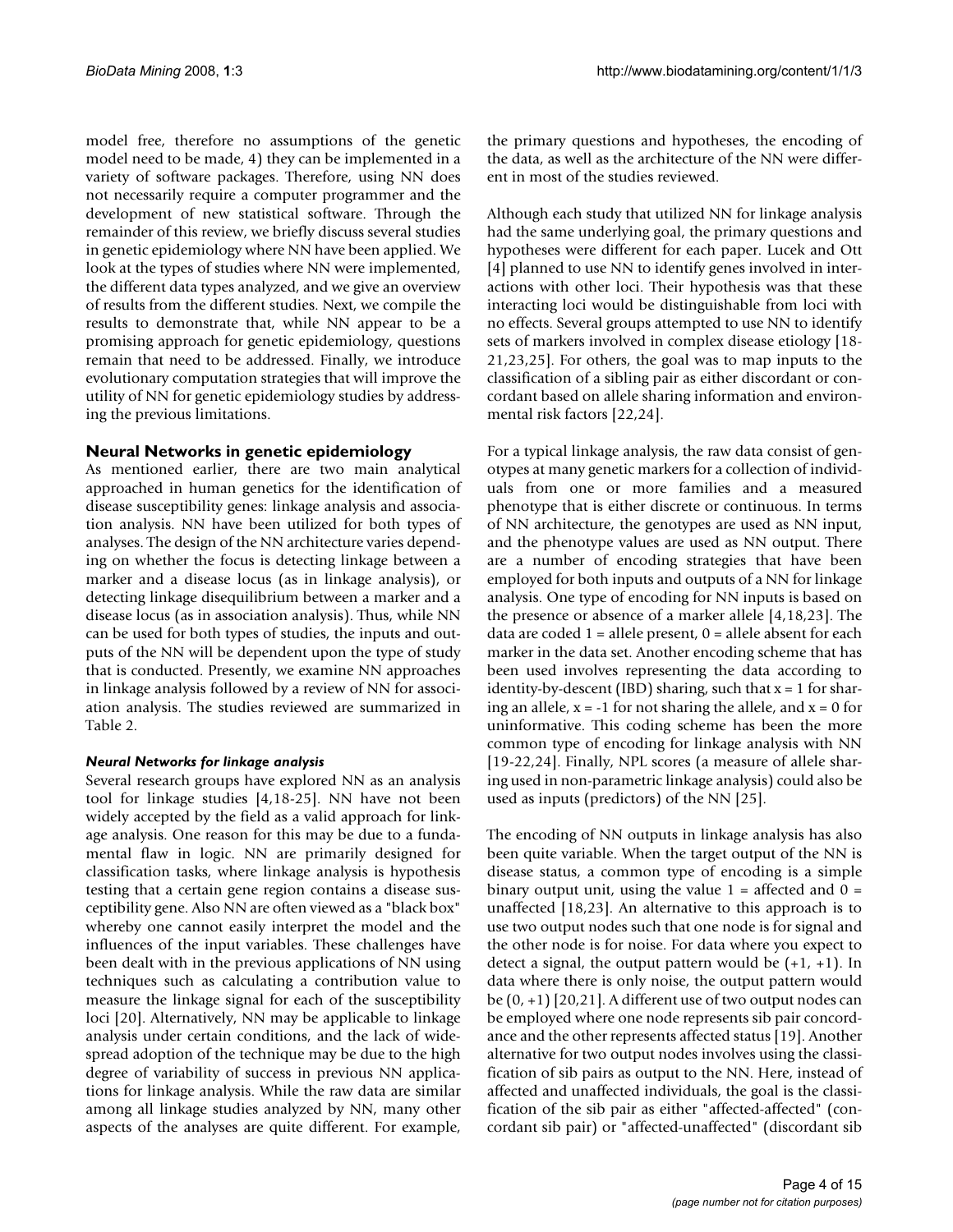#### **Table 2: Summary of NN Studies Reviewed**

| Publication                       | Input                      |                                                                                      | Output |                                                                                        | Hidden Layer               |              |
|-----------------------------------|----------------------------|--------------------------------------------------------------------------------------|--------|----------------------------------------------------------------------------------------|----------------------------|--------------|
|                                   | Type                       | Coding                                                                               | Type   | Coding                                                                                 | Number Layers              | Number Nodes |
| Bhat et al. 1999                  | Binary                     | $0 =$ absence of allele<br>$I =$ presence of allele                                  | Binary | $1/0/0$ = unaffected<br>$0/1/0 =$ mildly<br>affected<br>$0/0/1$ = severely<br>affected |                            | 15           |
| Bush et al 2005                   | <b>Discrete</b>            | $-1, -1 = 1/1$ genotype<br>$0, + 2 = 1/2$ genotype<br>$+1$ , $-1 = 2/2$ genotype     | Binary | $0 =$ unaffected<br>$I =$ affected                                                     | GP evolved                 |              |
| Costello et al. 2003              | Dicrete                    | Varied                                                                               | Binary | $0 =$ unaffected<br>$I =$ affected                                                     | Multiple variations        |              |
| Curtis et al. 2001                | <b>Discrete</b>            | $0 = AA$ genotype<br>$I = AB$ genotype<br>$2 = BB$ genotype                          |        | Binary $0 =$ unaffected<br>$I =$ affected                                              | 2                          | 3            |
| Curtis 2007                       | <b>Discrete</b>            | $0 = AA$ genotype<br>$I = AB$ genotype<br>$2 = BB$ genotype                          | Binary | $0 =$ unaffected<br>$I =$ affected                                                     | 2                          | 3            |
| Giachino et al 2007               | Discrete and<br>Continuous | Categorical values of genotypes and<br>clinical features                             |        | Binary $0 =$ unaffected                                                                | I                          | unknown      |
| Li et al. 1999                    | <b>Discrete</b>            | <b>IBD</b> sharing                                                                   | Binary | $I =$ affected<br>$0/1$ = concordant or<br>not                                         | Multiple variations        |              |
|                                   |                            | $+1$ = shared allele<br>$-I =$ unshared allele                                       |        | $0/I =$ affected or<br>unaffected                                                      |                            |              |
| Lin et al 2006                    | Discrete                   | $0 =$ uninformative<br>Categories of genotype<br>combinations                        |        | Binary $0 =$ non-response                                                              | Multiple variations        |              |
| Lucek and Ott 1997                | Binary                     | $0 =$ absence of allele                                                              | Binary | $l =$ response<br>4 nodes for each trait<br>(20 total nodes)                           | $\mathbf{I}$               | 70           |
|                                   |                            | $I =$ presence of allele                                                             |        | $0 =$ quantitative trait<br>off<br>$I =$ quantitative trait<br>on                      |                            |              |
| Lucek et al. 1998                 | <b>Discrete</b>            | <b>IBD</b> sharing                                                                   | Binary | $+ $ , + $=$ target<br>output                                                          |                            | $\sqrt{220}$ |
|                                   |                            | $+1$ = shared allele<br>$-I =$ unshared allele<br>$0 =$ uninformative                |        | $0, +1$ = noise                                                                        |                            |              |
| Marinov and<br>Weeks 2001         | <b>Discrete</b>            | IBD sharing                                                                          | Binary | $+ 1, + $ = target<br>output                                                           |                            | $\sqrt{220}$ |
|                                   |                            | $+1$ = shared allele<br>$-I =$ unshared allele<br>$0 =$ uninformative                |        | $0, +1$ = noise                                                                        |                            |              |
| Matchenko-Shimko<br>and Dube 2006 | <b>Discrete</b>            | Three combinations of possible<br>allele combinations, transformed to<br>a 0-1 range |        | Binary $0 =$ control                                                                   | Multiple variations        |              |
|                                   |                            |                                                                                      |        | $I = case$                                                                             |                            |              |
| Motsinger et al<br>(2006a)        | Discrete                   | $-1, -1 = 1/1$ genotype                                                              |        | Binary $0 =$ unaffected<br>$I =$ affected                                              | <b>GP</b> Evolved          |              |
|                                   |                            | $0, + 2 = 1/2$ genotype<br>$+1$ , $-1 = 2/2$ genotype                                |        |                                                                                        |                            |              |
| Motsinger et al<br>(2006b)        | <b>Discrete</b>            | $-1, -1 = 1/1$ genotype                                                              | Binary | $0 =$ unaffected                                                                       | <b>GE Evolved</b>          |              |
| North et al 2003                  | <b>Discrete</b>            | $0, + 2 = 1/2$ genotype<br>$+1, -1 = 2/2$ genotype<br>$0 = AA$ genotype              | Binary | $I =$ affected<br>$0 =$ unaffected                                                     | <b>Multiple Variations</b> |              |
|                                   |                            | $I = AB$ genotype<br>$2 = BB$ genotype                                               |        | $I =$ affected                                                                         |                            |              |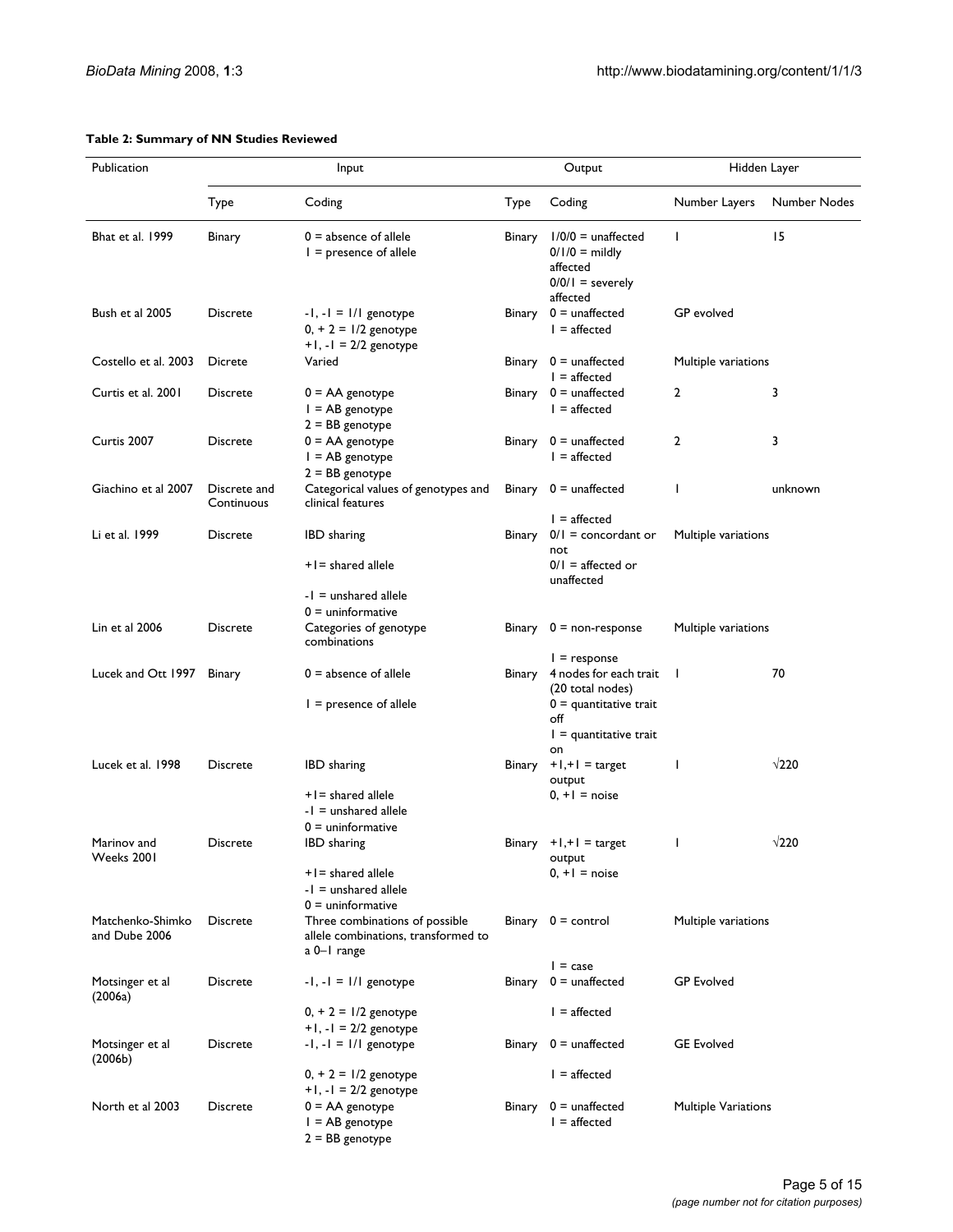#### **Table 2: Summary of NN Studies Reviewed** *(Continued)*

| Ott 2001             | <b>Discrete</b> | $-1, -1 = 1/1$ genotype                       |        | Binary $0 =$ unaffected    | <b>NA</b>                          |         |
|----------------------|-----------------|-----------------------------------------------|--------|----------------------------|------------------------------------|---------|
|                      |                 | $0, +2 = 1/2$ genotype                        |        | $I =$ affected             |                                    |         |
|                      |                 | $+1$ , $-1 = 2/2$ genotype                    |        |                            |                                    |         |
| Pankratz et al. 2001 | <b>Discrete</b> | <b>IBD</b> sharing                            | Binary | $1/I =$ affected/          | T                                  | 4       |
|                      |                 |                                               |        | affected                   |                                    |         |
|                      |                 | $+1$ = shared allele                          |        | $0/I = \text{affected}/$   |                                    |         |
|                      |                 |                                               |        | unaffected                 |                                    |         |
|                      |                 | $-I =$ unshared allele                        |        |                            |                                    |         |
|                      |                 | $0 =$ uninformative                           |        |                            |                                    |         |
| Penco et al 2005     | <b>Discrete</b> | Categories of allele combinations at          |        | Binary $0 =$ unaffected    | Multiple variations, including and |         |
|                      |                 | each genotype                                 |        |                            | evolutionary process               |         |
|                      |                 |                                               |        | $I =$ affected             |                                    |         |
| Pociot et al. 2004   | <b>Discrete</b> | Number of categories per sliding              |        | Binary 0 = unaffected      | Multiple variations                |         |
|                      |                 | window                                        |        |                            |                                    |         |
|                      |                 |                                               |        | $I =$ affected             |                                    |         |
| Ritchie et al. 2003  | <b>Discrete</b> | $-I, -I = I/I$ genotype                       |        | Binary $0 =$ unaffected    | GP evolved                         |         |
|                      |                 | $0, + 2 = 1/2$ genotype                       |        | $I =$ affected             |                                    |         |
|                      |                 | $+1$ , $-1 = 2/2$ genotype                    |        |                            |                                    |         |
| Saccone et al. 1999  | <b>Discrete</b> | <b>IBD</b> sharing                            | Binary | $1/1$ = affected/          | 18 variations                      |         |
|                      |                 |                                               |        | affected                   |                                    |         |
|                      |                 | $+1$ = shared allele                          |        | $0/I =$ affected/          |                                    |         |
|                      |                 |                                               |        | unaffected                 |                                    |         |
|                      |                 | $-I =$ unshared allele                        |        |                            |                                    |         |
|                      |                 | $0 =$ uninformative                           |        |                            |                                    |         |
| Serretti and         | <b>Discrete</b> | $SERPR*1/l = 1$                               |        | Binary $0 =$ nonresponse   | T                                  | 7       |
| Smeraldi 2004        |                 |                                               |        |                            |                                    |         |
|                      |                 | $SERPR*1/s = 2$                               |        | $l =$ response             |                                    |         |
|                      |                 | $SERPR*s/s = 2$                               |        |                            |                                    |         |
|                      |                 | $TPH*C/C = 1$                                 |        |                            |                                    |         |
|                      |                 | $TPH*C/A = 2$                                 |        |                            |                                    |         |
|                      |                 | $TPH*A/A = 2$                                 |        |                            |                                    |         |
| Shoemaker et al.     | Varied          | Varied                                        |        | Binary $0 =$ unaffected    | T                                  | unknown |
| 2001                 |                 |                                               |        |                            |                                    |         |
|                      |                 |                                               |        | $I =$ affected             |                                    |         |
| Tomita et al 2004    | <b>Discrete</b> | Homozygous for major allele $=$<br>(0.1, 0.1) |        | Binary $0.9 = \text{case}$ | Multiple variations                |         |
|                      |                 | Heterozygous = $(0.1, 0.9)$                   |        | $0.1 =$ control            |                                    |         |
|                      |                 | Homozygous for minor allele =                 |        |                            |                                    |         |
|                      |                 | (0.9, 0.9)                                    |        |                            |                                    |         |
| Zandi et al. 2001    | Contin.         | Pedigree-specific NPL scores                  | Binary | $I, I = case$ pedigree     | 15 variations                      |         |
|                      |                 |                                               |        | $1,0 =$ control            |                                    |         |
|                      |                 |                                               |        | pedigree                   |                                    |         |
|                      |                 |                                               |        |                            |                                    |         |

pair) [22,24]. Another variation on two output nodes is 1,1 for case pedigrees and 1,0 for control pedigrees [25].

For quantitative trait output values, one encoding scheme utilizes one output unit for each quartile of the trait. Then each quartile is coded as either "on"  $(x = 1)$  if the trait falls in that quartile, or "off"  $(x = 0)$  otherwise [4]. Another way to encode output data is a coding scheme based on the degree of the phenotype. For example, an output layer can be designed with three nodes, each representing one of three phenotypes: unaffected, mildly affected, or severely affected [18]. Since most studies reviewed used a different input and/or output-encoding scheme, it is not clear at this point that there is an optimal way for encoding linkage data for a NN analysis. The type of encoding chosen will affect the interpretation of the results. Thus, for different questions, different encoding strategies will be optimal.

Another important aspect of NN analysis is the design of NN architecture. There is no rule of thumb for how to select the best NN architecture. Several different strategies have been used in genetic epidemiology. One approach is to select a single NN architecture for the NN analysis. This architecture will consist of an input layer (with a number of input nodes based on the input encoding scheme selected), one or more hidden layers with an arbitrary number of hidden units and an output layer (with the number of nodes being determined by the strategy previously selected to represent the data). Lucek and Ott [4], for example, used a NN architecture consisting of 367 input nodes, 70 hidden nodes in one hidden layer, and 20 output nodes (five quantitative traits and four nodes per trait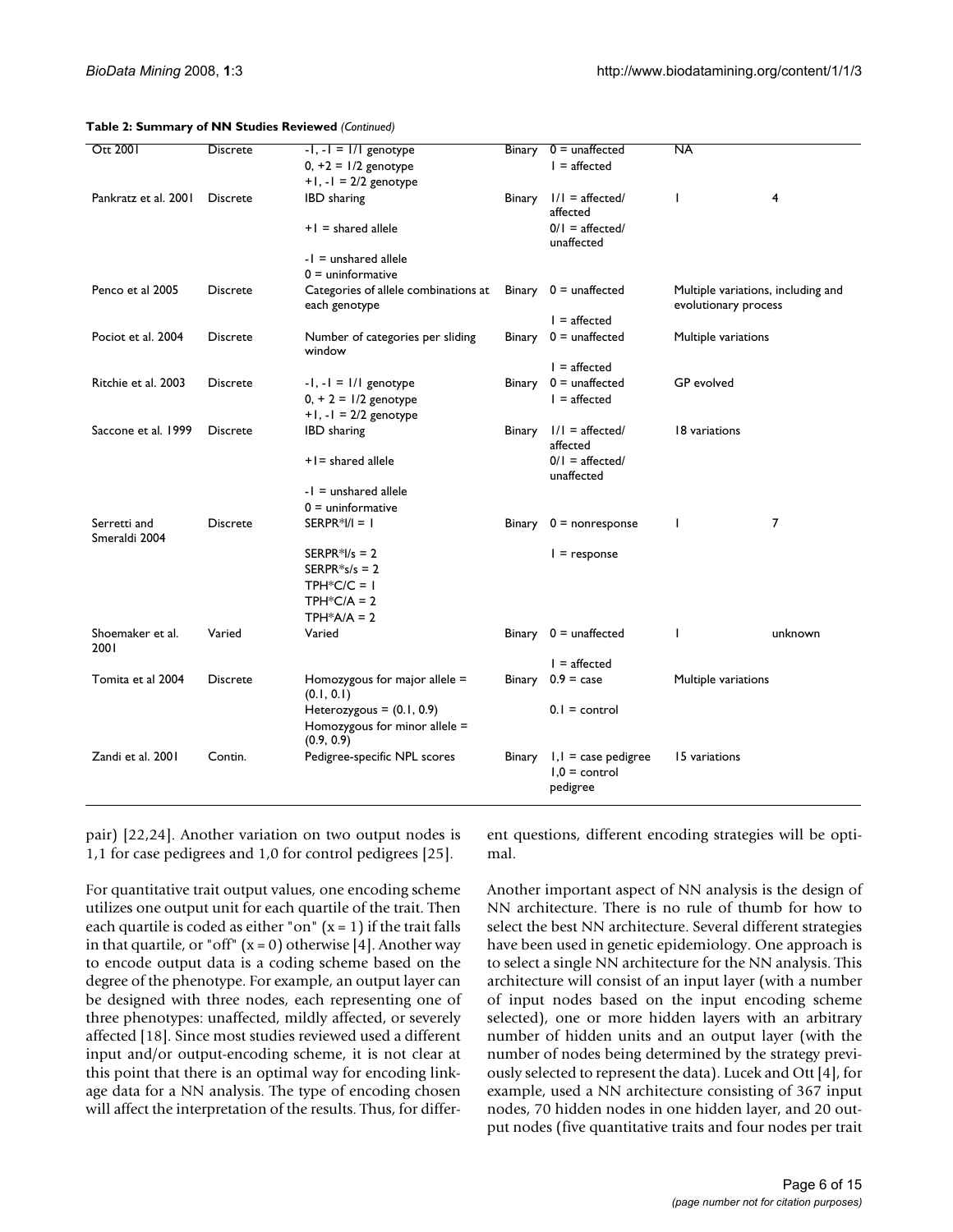to represent quartiles). Another variation on this approach includes one input layer, one hidden layer with the number of hidden nodes specified by the square root of the number of inputs, and one output layer. This approach was used by Lucek et al. [20] who used 220 input nodes, √220 hidden nodes in one hidden layer, and one output node.

The number of hidden layers and units in each layer is an important choice in a NN analysis, and are often determined experimentally through trial and error. One strategy to address this potential problem is to systematically try a range of architectures. Saccone et al. [24] evaluated 18 different architectures that included six different random number seeds and three different hidden layer sizes. Zandi et al. [25] evaluated 15 different architectures including 5 initial seeds and 3 hidden layer node sizes. Li et al. [19] and Pociot et al. [23] also evaluated several architectures with different numbers of hidden nodes.

While NN have been successful for pattern recognition in many fields, their success in linkage studies is debatable. Several linkage studies reported results demonstrating that the NN approach was able to detect at least one of the functional loci [4,18-24]. Many of these studies also reported false positive loci [4,18,19,22].

Each study describing NN applications for linkage studies indicate that further research is needed in this field. First, more work is needed to determine the best approach for selecting the most important loci in the NN [4,18,19,24]. Several studies [4,18,19,24] used a statistic called the contribution value (CV). The CV is calculated on each input node and is a function of the allele's contribution to the output node [4]. The CV's are usually rank ordered and the top markers that deviate most from the mean are selected as the most important for the NN [4,18-21,24]. More research is needed to determine how to use the CV most appropriately. For example, most previous applications selected the top 10 markers. A more appropriate alternative may be to select the top X% rather than top 10 as the most important. Another possibility is to derive an empirical distribution of CV's through permutation testing to use for selection of the most relevant loci [4]. Another more recent study used a sliding window approach to evaluate the classification accuracy of genetic regions and combinations of genetic regions [23]. In addition to selecting the most relevant loci, a method for placing statistical significance on loci is acutely needed [18,20,24].

In addition to selecting the most important loci and determining statistical significance, several other areas of uncertainty remain. For example, the interpretation of the weights needs to be investigated [20]. Further research is needed to determine the best way to use cross validation with NN for linkage analysis to prevent over-fitting data [19,24]. Finally, selecting the best NN architecture needs further investigation [20]. New approaches are discussed later in this review that address the problems related to variable selection, cross validation, and NN architecture selection.

## *Neural Networks for association analysis*

In addition to linkage studies, NN can be used for association studies. The same issues with data encoding and NN architecture exist for association analysis as well. As mentioned earlier, in association analysis, the data collected consist of genotypes for multiple markers in a sample of either case-control data or cases with family-based controls. The data can be encoded using three genotype levels (such as 0,1,2) [26] or as dummy variables that encode for the additive allelic effect as well as a nonlinear effect [27,28].

In contrast to linkage analysis, the number of publications using NN for association studies is slightly larger, and more real data applications have been performed [26,29- 38]. Simulation studies have demonstrated the potential utility of NN, but also highlight the impact of architecture selection. In Curtis et al. [29] and Curtis [26], the NN architecture consisted of four input nodes that represent four markers coded as genotypes 0,1,2. There were two hidden layers, each with three nodes, and one output node, which had a target output of 0 for controls and 1 for cases. The results of Cutis et al. [29] study showed a lot of variability depending on the conditions simulated. Some data sets had highly significant single-locus results using the chi-squared test for association and no evidence for association using the NN, and vice versa. Through simulation studies, they show that the inclusion of NN analysis did not result in any significant loss in power and often produced an increase in power.

In their conclusion, Curtis et al [29] suggest that NN for association analysis can be developed in many ways. First, the NN architecture can be modified to optimize performance, including the number of inputs, number of hidden layers, and number of nodes in the hidden layer. Second, quantitative traits can be analyzed with NN by using the trait value as the target output. Finally, NN can provide a simple and practical method for dealing with multi-locus genotypes in case-control studies, and can be used to complement any traditional single locus analysis. They conclude that the NN approach is worthy of further exploration.

Their work is continued in North et al [35]. In this study, they examined the impact of adjusting many of the parameters involved in a NN analysis, including the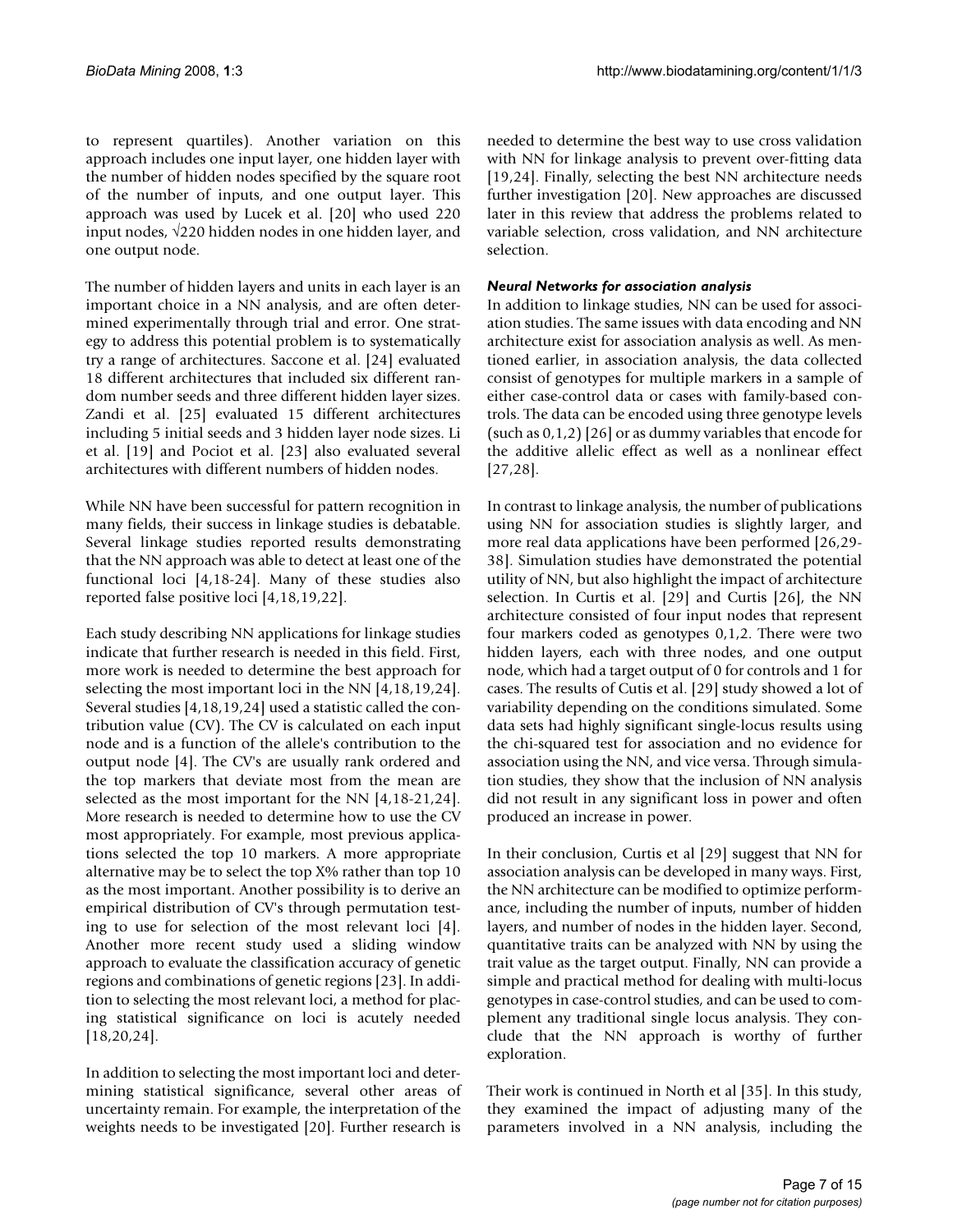number of training epochs, the training rate, and the architecture. They found that the performance of their NN algorithm was dependent on adjustments in all three parameters, particularly on the architecture. They simulated several different genetic models, demonstrating different modes of inheritance and found that the success of the NN analysis depended on the architecture chosen. Additionally, they found that the success of a particular architecture varied according to the genetic model simulated. For real data, when the underlying genetic model is unknown, their results underscore the challenge of finding the appropriate NN architecture for each individual dataset. Their work also highlights the potential of NN for applications to real data, however. They applied their NN algorithm to a real diabetes dataset and found that their NN approach had higher power than single locus tests due to the ability to consider multiple markers at one time, while only hypothesis testing the best model with permutation testing. This avoided the necessity of correcting for multiple testing. This study was extended in Curtis [26] to compare the power of the NN approach to other multimarker methods, including heterogeneity tests, logistic regression, and the UNPHASED algorithm [39]. The results of the extended simulation study empirically demonstrate the increased in power of the NN approach, even compared to other methods that also consider many markers simultaneously.

Where Curtis et al [29] and North et al [35] explore the impact of changing NN architecture, Shoemaker et al [37] uses simulated data to explore the impact of different types of input variables. They used fully connected feedforward NN architecture with one input layer, one hidden layer, and one output layer representing affection status. They simulated multiple data types – including SNP variables along with quantitative and qualitative environmental traits. They examined the performance of NNs with each data type separately, and analyzed together. They found that NN have better predictive performance when all data types were used. The ability of NN to process a variety of input variables is a distinct advantage over other computational techniques, and this study empirically demonstrates this [37].

Real data applications in association studies have been largely positive. Serretti and Smelaldi [36] successfully used a back-propagation optimized NN with one hidden layer with 7 nodes to detect univariate genetic predictors of fluvoxamine response in mood disorders. Lin et al [33], and Tomita et al [38], used NN to identified significant associations in drug efficacy of interferons, and allergic asthma respectively. Matchenko-Shimko and Dube [34] used a bootstrapped estimate of predictor variable significance with NN to detect genetic and clinical risk factors of coronary artery disease. While the NN analysis detected

significant effects, simultaneous Support Vector Machine (SVM) analysis did have higher predictive accuracy [34]. Giachino et al [31] also used NN to identify significant predictors, in Crohn's disease, but again saw that other analytical methods had higher predictive accuracy. The limited number of architectures evaluated in the NN analyses may explain these mixed results. This explanation is strengthened by the work of Penco et al [40]. Penco et al [40] identified significant genetic risk factors of venous thrombosis, and found NN to have better performance than other analytical methods using several architecture optimization algorithms. Falk [30] applied a NN approach to the Framingham Heart Study data, but did not find any significant predictors. A NN strategy was applied to detect risk factors associated with cardiovascular disease (CD) to classify individuals into normal and high blood pressure groups. Using a variety of input variables and architecture parameters, they were able to develop a NN model that classifies well in training sets, but were unable to develop a model with substantial predictive ability. They propose two possible explanations for their negative findings. This result might be due to an inappropriate design of the NN architecture or the low dependence of blood pressure on CD risk factors [30,41].

## *Caveats of Neural Networks in genetic epidemiology*

Thus far, we have reviewed several studies in linkage and association studies utilizing NN. While the successes of each study illustrate the potential of NN for genetic epidemiology, each study also highlights the potential caveats of the approach. Many studies detected the functional marker loci in simulated data, but also identified several false positive loci. Nearly every paper reviewed here discussed that NN appear to be a good approach for gene mapping studies especially when the goal is to identify multiple susceptibility genes simultaneously. However, more studies are needed to answer important questions about this approach. The following questions were posed by several of the papers reviewed here. First, how can we select important loci when we use a large set as input to the NN? Second, what is the best measure of loci relevance? Third, how can we put statistical significance on this measure of input relevance? Finally, what NN architecture is optimal for gene mapping studies? In the remainder of this review we discuss NN architecture as a potential area for improvement in the use of NN in genetic epidemiology.

The selection of the appropriate loci from a large pool of potential predictors is a concern with any model building approach, including NN. As genotyping technology rapidly advances, and genome-wide association studies become increasingly important in the field, the importance of variable selection in model selection is highlighted. Previous NN applications in genetic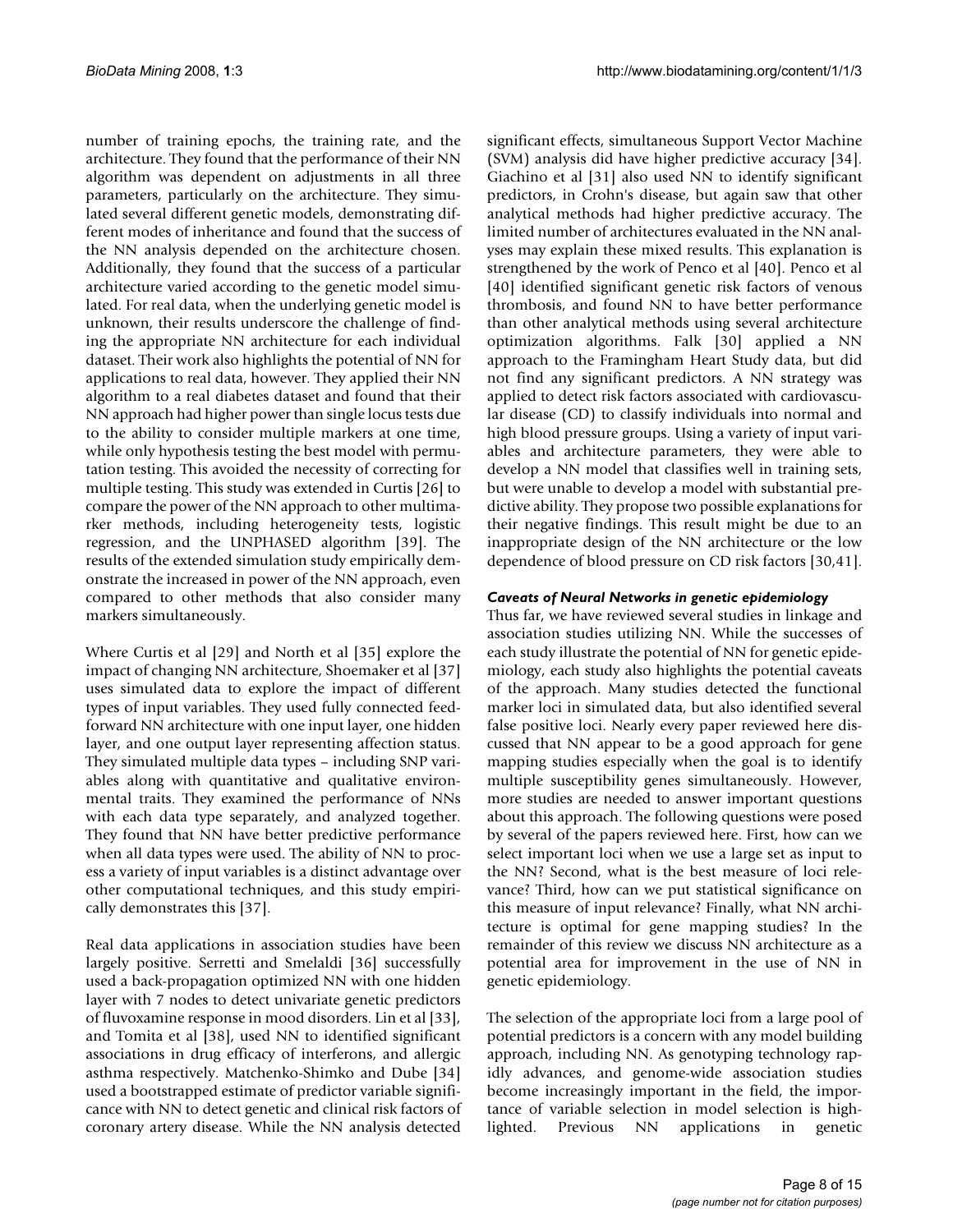epidemiology have only addressed the variable selection problem in relatively small-scale studies.

Training of NNs is an artful challenge in any context. General concerns about over-parameterization are important to consider with any application of NNs. Concerns with selection of the appropriate NN architecture have been previously discussed, and choosing appropriate starting weights is an additional consideration. Typically, starting weights are randomly chosen values near zero [42]. This insures that the models begins very close to linearly, and becomes increasingly nonlinear during the weight optimization process. Weights cannot begin exactly at zero when using traditional back-propagation types of optimization because the algorithm would never move forward. The quality of a final NN model can also be greatly influenced by the choice of scaling used for the inputs. This is due to the fact that the input scaling determines the effective scaling of the weights in the NN layers. The input scaling must be carefully considered in the context of genetic epidemiology. Over-fitting is also cause for concern when training a NN. Often a NN has too many weights and will overclassify the data, reducing the power of the model to generalize to new, unseen data. Several approaches have been taken to prevent this. Early stopping rules are one method that has been employed to prevent over-fitting. Another common approach is to utilize internal model validation methods, like cross-validation to try to achieve a generalizable NN model. One final concern for training a NN is the possibility of multiple local minima. Because of the complex nature of the types of classification problems analyzed by NN, there are potentially many local minima, as well as one global minimum. The traditional backpropagation type of weight optimization is highly susceptible to becoming "trapped" in a local minimum if considerations are not taken to avoid such problems.

The study by Marinov and Weeks [21] addresses an important point related to NN architecture. In this study, the authors attempted to duplicate the study by Lucek et al. [20] in as much detail as possible. They used the same feed forward NN with 277 input nodes, 17 hidden nodes in one hidden layer, and two output nodes. Their goal was to achieve the same results obtained by Lucek et al. [20] in their NN analysis. Despite their efforts, Marinov and Weeks [21] were unable to duplicate the results produced by Lucek et al. [20]. Consequently, Marinov and Weeks [21] did multiple NN runs and identified different loci on each subsequent analysis. Some of the loci had consistent CV across runs while other had a very high CV in one NN analysis, and a very low CV in the next. The lack of repeatability from one analysis to the next is most likely due to the fact that training a NN involves minimizing a meansquared error function. If the problem at hand involves a complex fitness landscape, there may be different local

minima. Thus we may get a different result on each run of a NN. This was the case in the Marinov and Weeks [21] study, and most likely the explanation for why they were unable to duplicate the results of Lucek et al. [20] on the same data.

One potential explanation of the results in the Marinov and Weeks [21] study is that the appropriate NN architecture may not have been used. This is a well-known problem in the NN literature, and defining the network architecture is a very important decision that can dramatically alter the results of the analysis. Unfortunately, an exhaustive search over the space of all possible network architectures is computationally infeasible, even for modest size networks [43]. For example, with 10 input nodes, 1 output node, and 12 hidden nodes in a fully connected network, there are  $4.46 \times 10^{43}$  possible solutions. If these networks could be trained and tested in one microsecond of CPU time, to test all these networks would take 1.41 × 1030 years [43]. So even for a modest size example, it is quickly seen that an exhaustive search of all possible networks is not feasible.

There are a variety of strategies utilized for selection of the network architecture, in particular the number of hidden layers and nodes in the hidden layer. For example, the nodes in the hidden layer can be defined by  $N_H$  =  $2(N_PN_S)/(N_I + N_S)$ , where  $N_H$  is the number of hidden units,  $N_p$  is the number of observations,  $N_s$  is the number of output nodes, and  $N<sub>I</sub>$  is the number of input nodes [44]. Another possibility is the cascade correlation learning architecture. Here the algorithm begins with a minimal network, then automatically trains and adds new hidden nodes one by one, creating a multi-layer network. However, once new hidden nodes are added to the network, its input-side weights are frozen. This approach has been advantageous since the NN learns quickly and determines its own size and topology [45]. Many of these approaches use a prediction error fitness measure, such that they select an architecture based on its generalization to new observations [46], while others use a classification error, or training error [43]. These methods are used to attempt to get the most learning out of the network, while trying to avoid over-fitting the data [43,45].

While these approaches seem reasonable, there are an effectively infinite number of architecture variations that can be selected. In addition, when the underlying model of the data varies from one data set to the next, an additional optimization procedure must be run on each data set to find the most appropriate architecture for each type of data. Therefore, we need to come up with new ways to select NN architecture to avoid the trial and error approach that has been previously employed.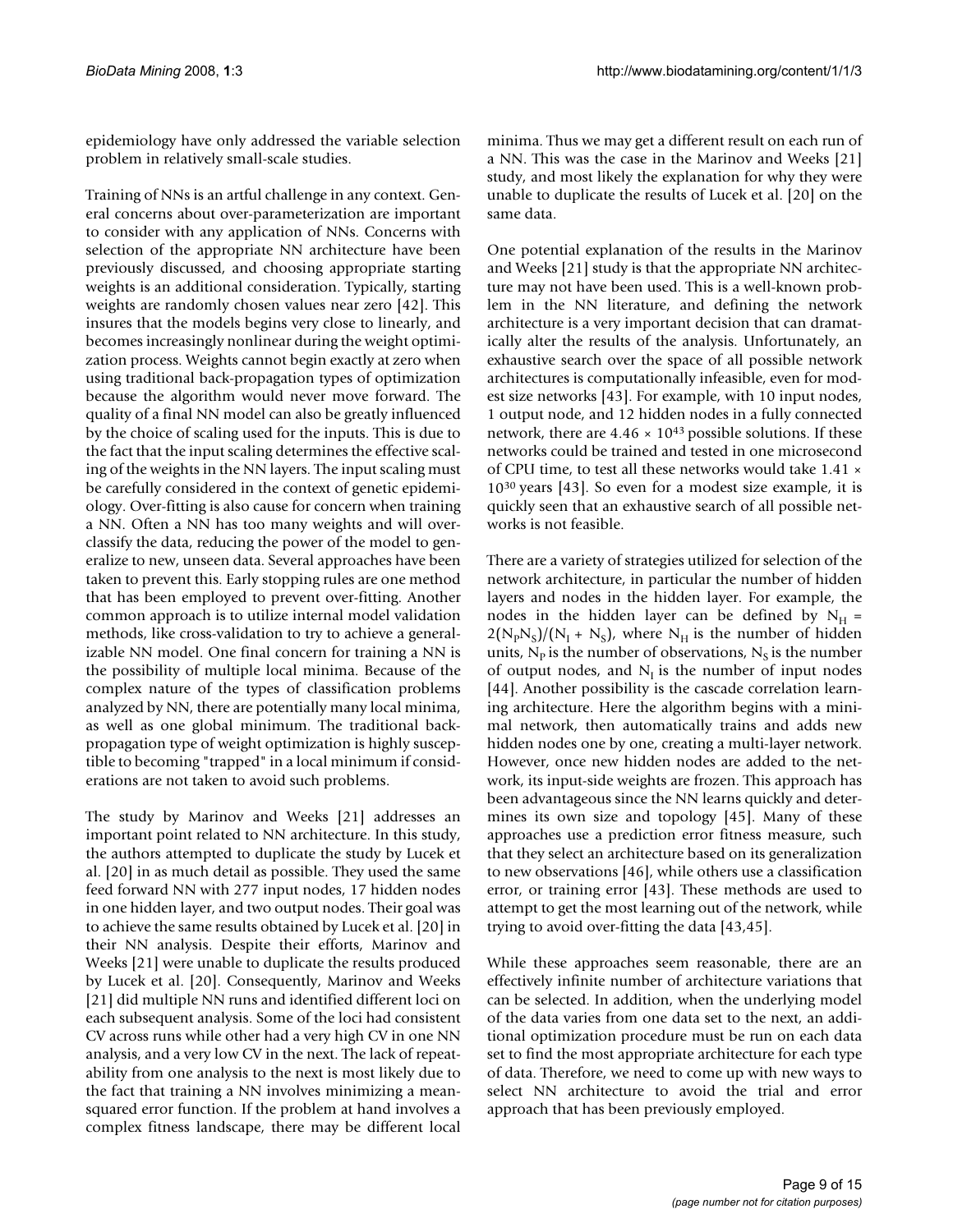## **Optimization of Neural Network architecture**

One potential solution to the architecture selection problem in NN is to evolve the NN architecture for each data set analyzed using an evolutionary computation approach. This will allow the user to avoid common pitfalls associated with having the wrong network architecture. Several evolutionary computation approaches have been proposed in the literature, including genetic algorithms [47], genetic algorithms in combination with back propagation [48], simulated annealing [49], and genetic programming [50]. The success of an artificial organism evolutionary approach to evolve NN has been successfully used in genetic epidemiology [40]. An extensive review of machine learning applications in the context of NN is found in Yao [51].

## *Genetic Programming Neural Networks*

We have developed a genetic programming optimized NN for association analysis [52], inspired by the previous work by Koza and Rice [50]. Genetic programming (GP) is a machine learning methodology that evolves computer programs to solve problems using Darwin's principle of "survival of the fittest" and evolution by natural selection. The GP evolves simple mathematical expressions as solutions to a problem [53]. The GP is very effective in searching highly nonlinear, multidimensional search spaces [50], such as those anticipated in complex diseases [54]. This ability to search complex fitness landscapes in parallel makes GP an attractive tool for optimizing NN to solve genetic epidemiology problems.

Genetic programming begins with an initial population of randomly generated computer programs, all of which are possible solutions to a given problem. This step is essentially a random search or sampling of the space of all possible solutions. Next, each of these computer programs are executed and assigned a fitness value that is proportional to its performance on the particular problem being solved. Then, the best computer programs, or solutions, are selected to undergo genetic operations based on Darwin's principle of survival of the fittest. Reproduction takes place with a subset of the best solutions, such that these solutions are directly copied into the next generation. Crossover, or recombination, takes place between another subset of solutions. This operation is used to create new computer programs by combining components of two parent programs. Thus, the new population is comprised of a portion of solutions that were copied (reproduced) from the previous generation, and a portion of solutions that are the result of recombination (crossover) between solutions of the parent population. This new population replaces the old population and the process begins again by executing each program and assigning a fitness measure to each of them. This is repeated for a set number of generations or until some termination criterion is met. The goal is to find the best solution, which is likely to be the solution with the optimal fitness measure.

To use GP to evolve NN architecture, the GP is constrained in such a way that it uses standard GP operators but retains the typical structure of a feed-forward NN. A set of rules is defined prior to network evolution to ensure that each GP solution maintains a structure that represents a NN. The rules used for this GPNN implementation are consistent with those described by Koza and Rice [50]. The flexibility of the GPNN allows optimal network architectures to be generated that contain the appropriate inputs, connections, and weights for a given data set [52].

An overview of the GPNN method is shown in Figure 2. Training the GPNN begins by generating an initial random population of solutions. Each solution is a binary expression tree representation of a NN, similar to that shown in Figure 3. The GP then evaluates each NN. The best solutions are selected for crossover and reproduction using a fitness-proportionate selection technique. A predefined proportion of the best solutions will be directly copied (reproduced) into the new generation. Another proportion of the solutions will be used for crossover with other best solutions. Crossover must take place such that the rules of network construction still apply. Next, the new generation, which is equal in size to the original population, begins the cycle again. This continues until some criterion is met at which point the GPNN stops. This criterion is either a classification error of zero or the maximum number of generations has been reached. In addition, a "best-so-far" solution is chosen after each generation. At the end of the GP run, the one "best-so-far" solution is used as the solution to the problem.

GPNN is implemented using 10-fold cross validation. Here, the data are divided into 10 equal parts. The GPNN evolves NN architecture using 9/10 of the data, and then tests this NN model on the 1/10 of the data left out. This is done 10 times, each time using a different 1/10 of the data for testing. The loci that are consistently present in the GPNN models are selected as the functional loci and are used as input to a final GPNN evolutionary process to estimate the classification and prediction error of the GPNN model.

While GPNN is effective in searching highly nonlinear, multidimensional search spaces, it is still susceptible to stalling on local minima [50]. To address this problem, GPNN can be run in parallel on several different processors. Several isolated populations, or demes, are created and a periodic exchange of best models takes place between the populations. This is often referred to as an "island model" [48]. This works by taking the "best-sofar" model from each processor and periodically copying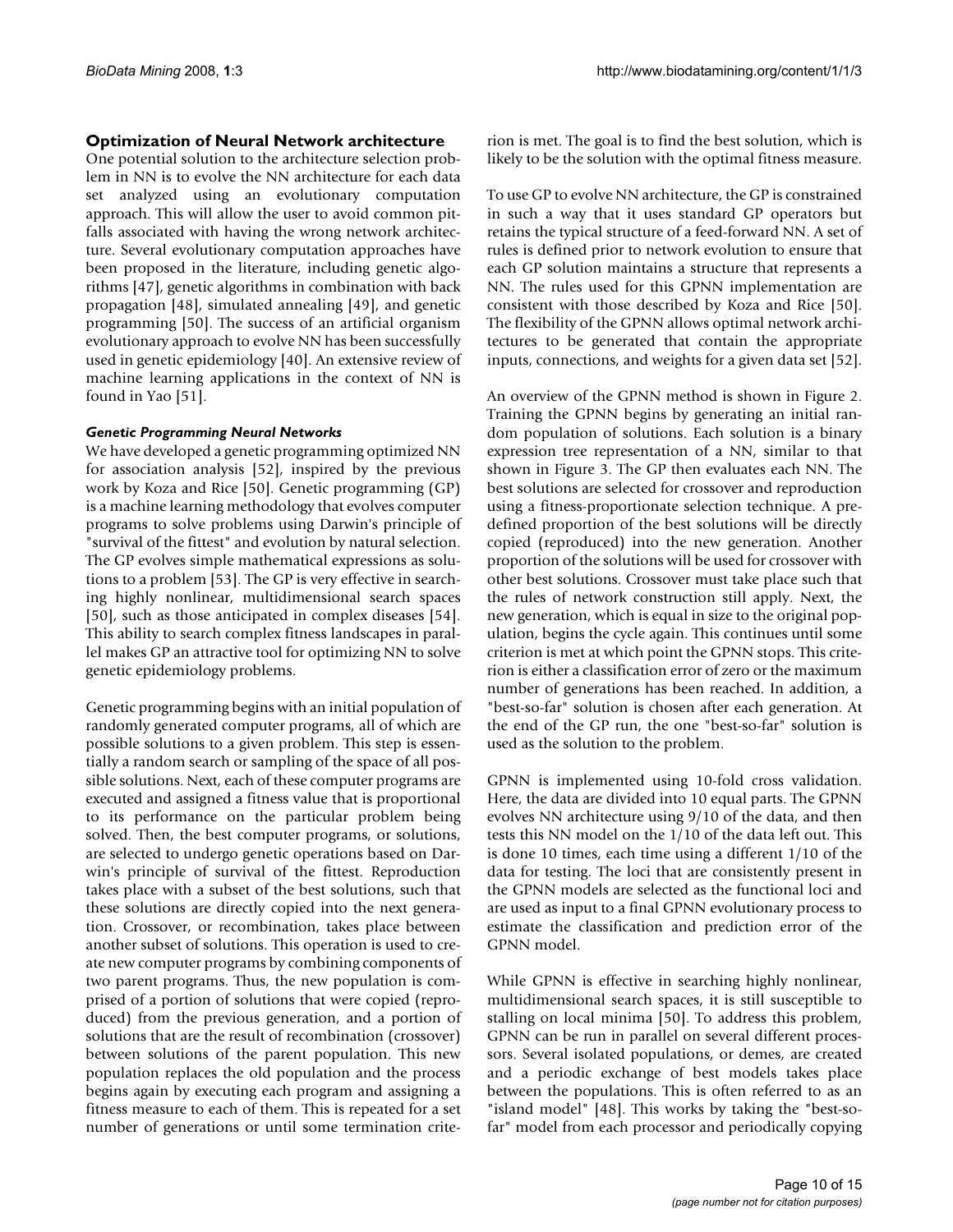

# **Figure 2**

**Overview of the GPNN method (adapted from Ritchie et al. 2003)**. First, GPNN has a set of parameters to be initialized before beginning the evolution of NN models. Second, the data are divided into 10 equal parts for 10-fold cross-validation. Third, training begins by generating an initial population of random solutions. Fourth, each NN is evaluated on the training set and its fitness (classification error) recorded. Fifth, the best solutions are selected for crossover and reproduction using a fitness-proportionate selection technique. The new generation begins the cycle again. This continues until a stopping criterion (classification error of zero or limit on the number of generations) is met. At the end of the GPNN evolution, the overall best solution is selected as the optimal NN. Sixth, this best GPNN model is tested on the 1/10 of the data left out to estimate the prediction error of the model. Steps two through six are performed ten times with the same parameters settings, each time using a different 9/10 of the data for training and 1/10 of the data for testing. The loci that are consistently present in the GPNN models are selected as the functional loci and are used as input to a final GPNN evolutionary process to estimate the classification and prediction error of the GPNN model.

it to all the other processors. So with n processors, at each exchange, any given processor will receive n-1 new models, replacing the n-1 worst models from that population. This exchange increases diversity among the models in the different populations. Following the set number of generations, the "best-so-far" models from each of the n processors are compared and a single best model is selected. Presumably, this model has the minimum error of all models generated [53].

In summary, GPNN optimizes the inputs from a pool of variables, the weights, and the connectivity of the network, including the number of hidden layers and the number of nodes in the hidden layer. Thus, the algorithm attempts to evolve appropriate network architecture for a given data set. GPNN also eliminates the need for the contribution value statistic, as GPNN selects the functional variables as input for the NN.

We have compared our GPNN to a traditional feed forward NN trained by back propagation using simulated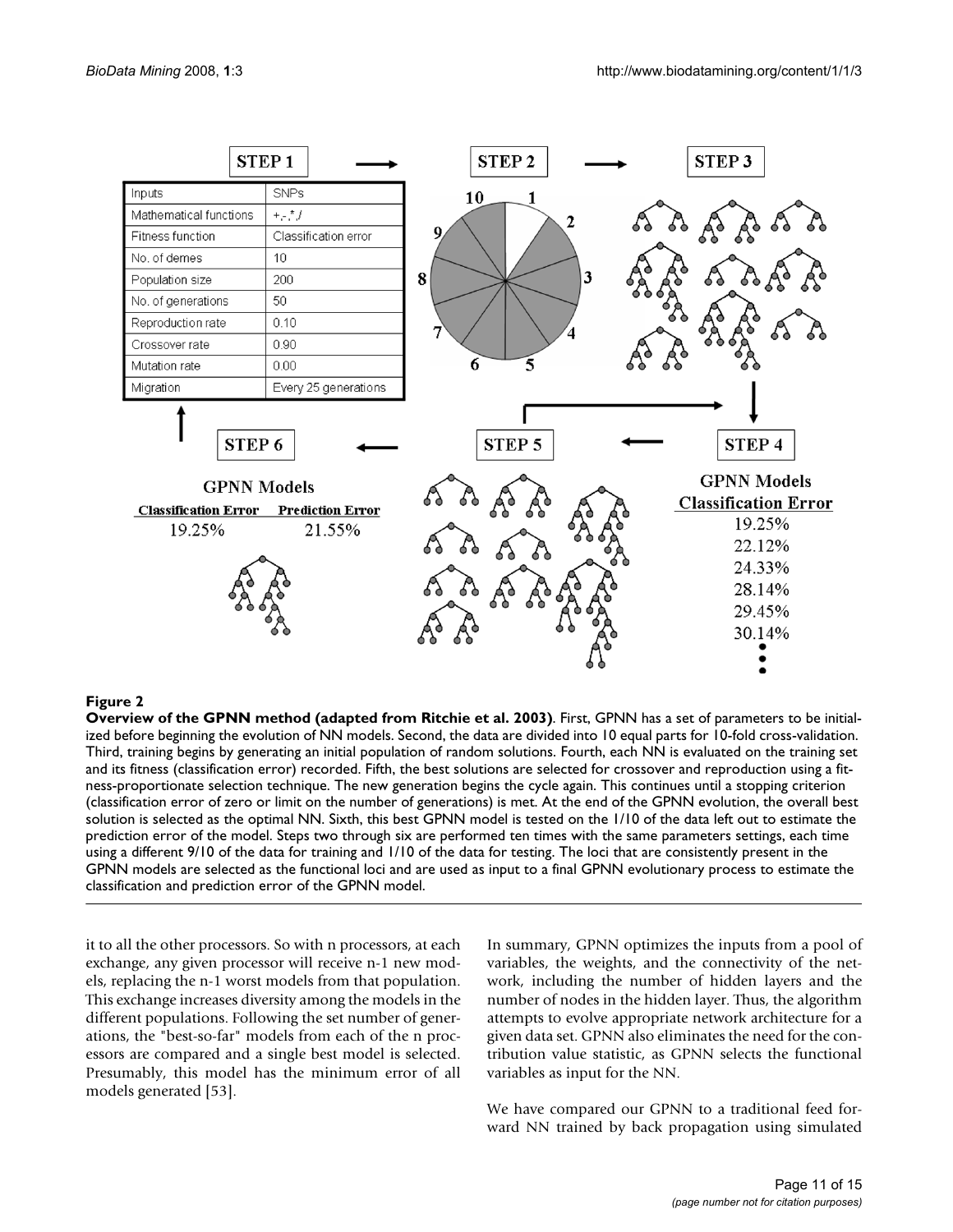

**Figure 3** 

**A binary expression tree representation of a NN**. This is an example of one NN optimized by GPNN. The O is the output node,  $\Sigma$  indicates the activation function,  $a_i$  indicates a weight, and  $X_1 - X_8$  are the NN inputs. The C nodes are constants.

data. The type of data simulations that we are most interested in consist of gene-gene interactions, where there are minimal main effects but strong interaction effects [55,56]. For these analyses, we simulated five gene-gene interaction models with two functional SNPs and eight non-functional SNPs. Each data set consisted of 200 cases and 200 unrelated controls [52].

We had two separate goals for our initial study comparing these two approaches. First, we wanted to determine if the GPNN was able to model gene-gene interactions as well as or better than a traditional NN. This was important to determine that the NN we evolved were functioning similar to a traditional NN. Since it is well known that NN can model nonlinear interactions, we wanted to validate that the GPNN performed as well at this task. For this question, the input to the NN included only the two functional loci. We used a dummy variable encoding for the genotypes where n-1 dummy variables are used for n levels [27]. Thus, for two functional SNPs, each with three genotype levels, there were a total of four NN inputs.

Second, we wanted to determine whether the GPNN was able to perform simultaneous variable selection and modeling of gene-gene interactions, as well as or better than a traditional NN [52]. In this stage of analysis, we used the functional loci as well as a subset of non-functional loci as input to the NN to determine if the GPNN could include the correct loci in the NN and model the interaction [52].

Using simulated data, we demonstrated that GPNN was able to model nonlinear interactions as well as a traditional NN. When given the functional SNPs, one would expect the NN to accurately model the data. We have shown that GPNN is also capable of accurately modeling the data. This demonstrates that GPNN is able to optimize the NN architecture such that the NN evolved is able to model data as well as a traditional NN. In addition, GPNN had improved power and predictive ability compared to a NN when applied to data containing both functional and non-functional SNPs. These results provide evidence that GPNN is able to detect the functional SNPs and model the interactions for a set of epistasis models. In addition, these are the two criteria we specified for considering GPNN an improvement over a traditional NN [52].

Since empirical studies suggested that GPNN has excellent power for identifying gene-gene interactions, a comparison of GPNN with traditional statistical methods was our next step. The goal of the next study was to compare the power of GPNN, Classification and Regression Trees (CART) and stepwise logistic regression (SLR) for identifying gene-gene interactions using data simulated from a variety of gene-gene interaction models. Our goal was to determine if GPNN is more powerful than traditional methods in the field [57]. Using simulated data with a variety of interactive genetic models, we showed that GPNN has higher power to identify gene-gene and geneenvironment interactions than SLR and CART [57].

Additionally, after demonstrating that GPNN out-performed both a traditional NN and more traditional statistical methods, we wanted to know if GPNN would outperform a simple GP program [58]. Here we tested the power of GPNN and GP on simulated datasets generated under twenty different simulated epistasis models. Our results demonstrated that GPNN is more powerful than GP alone, and results in fewer false positive findings. This is most likely due to the confined search space of the GPNN approach, in comparison to a free form GP [58].

Next, we wanted to evaluate the power of GPNN for identifying high-order gene-gene interactions. Previous studies involved a relative small range of models, and we wanted to extend our simulation studies. We were interested in two, three, four, and five locus gene-gene interaction models with varying allele frequencies and heritability, and a constant relatively small sample size. Using simulated data, we showed that GPNN has high power to identify gene-gene interactions in the two and three locus interaction models, with small genetic effects. However, GPNN has reduced power for models with a very small genetic effect (heritability less than 1%) in addition to all four or five locus interaction models [59].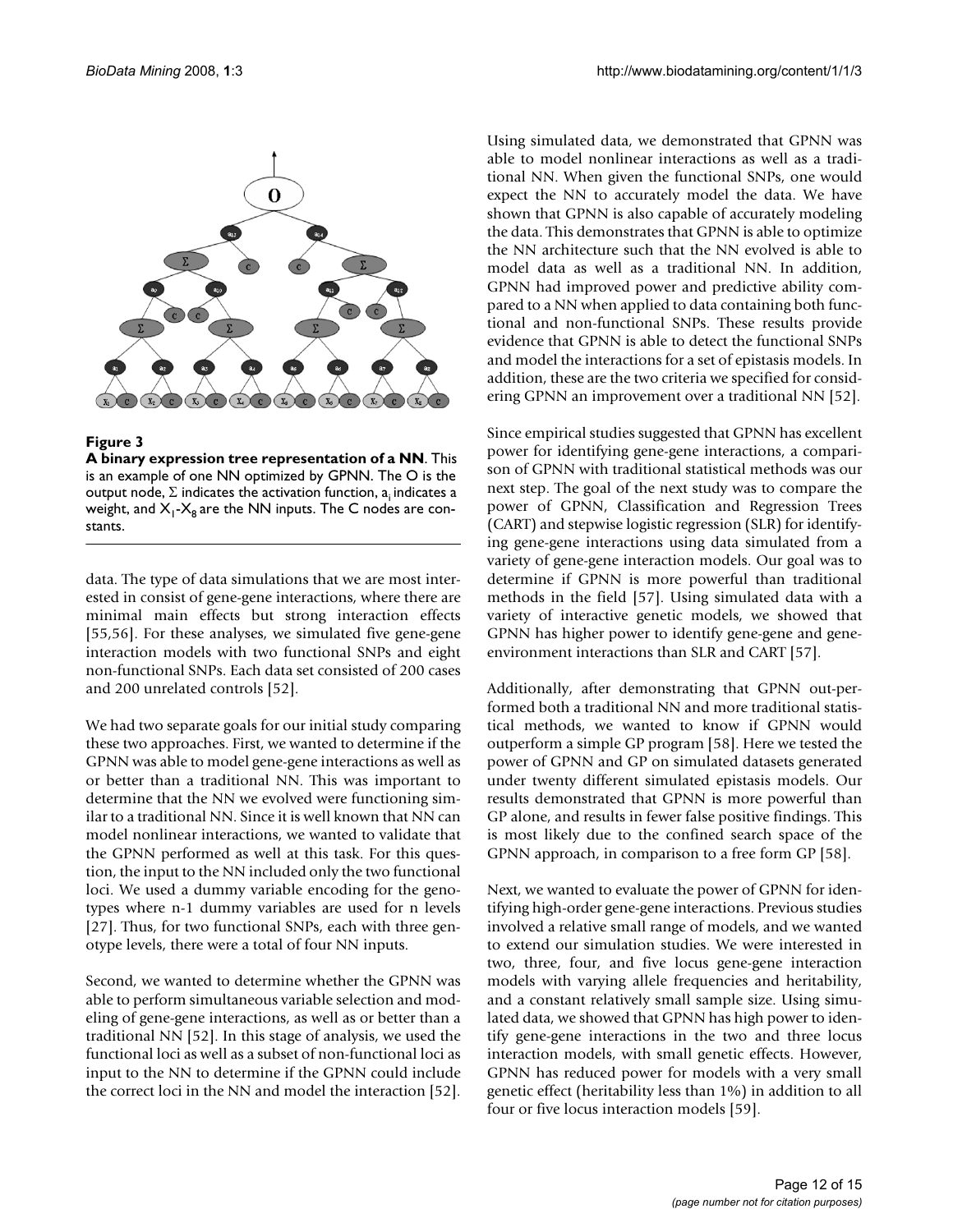We were also interested in applying GPNN to a real data analysis in Parkinson's disease. GPNN was able to replicate the detection of a gene-environment interaction that had previously been detected using an exhaustive method, Multifactor Dimensionality Reduction (MDR) [59].

Based on the results of these studies, we have concluded that the GPNN is able to evolve NN architecture and perform as well as or better than a traditional NN. GPNN is able to model gene-gene interactions as well as a traditional NN when only the functional loci are used as input to the NN. More importantly, when non-functional loci are included as input to the NN, GPNN had much higher power than the traditional NN in identifying the functional loci and modeling the gene-gene interactions [52]. We have also shown that GPNN has higher power than traditional statistical methods and a stand-alone GP [57,58]. Additionally, empirical studies have shown that GPNN has excellent power to detect gene-gene interactions in a wide range of simulated models [59]. Perhaps most importantly, GPNN has been used to analyze a real data set and replicated a previous finding [59]. The results of these studies show the potential for using GP to optimize NN architecture.

# *Grammatical Evolution Neural Networks (GENN)*

Currently, we are exploring the use of another type of machine learning method-grammatical evolution (GE) – to evolve the inputs, weights, and architecture of NNs [60]. Grammatical Evolution (GE) is a form of evolutionary computation that allows the generation of computer programs using populations composed of linear genomes that are translated by a grammar [61,62]. Each individual consists of a binary genome divided into codons. Mutation can occur on individual bits along the genome, but crossover traditionally occurs only between codons. These codons are translated according to the grammar into a resulting phenotype (in this case, a functional NN). The resulting individual/phenotype can be tested for fitness and evolutionary operators are applied to create subsequent generations. By using the grammar to map a NN, GE separates genotype from phenotype (in the evolutionary computation process). Evolutionary operators function at the level of the binary string (the genome), while the selective pressure operates at the level of the accuracy of the NN (the phenotype). This allows for greater genetic diversity within a population than offered by other evolutionary algorithms. Understanding that the terminology used in describing GE and GENN is field specific, and can be confusing, thorough description and a glossary of terms can be found in [63].

Like GPNN, GENN improves upon the trial-and-error process of choosing an optimal architecture for a pure feed-forward back propagation neural network [60,63]. GENN optimizes the inputs from a large pool of variables, the weights, and the connectivity of the network – including the number of hidden layers and the number of nodes in the hidden layer. Thus, the algorithm automatically generates optimal neural network architecture for a given data set. GENN has been shown to improve power over a traditional BPNN, a random search algorithm, and GPNN in larger datasets [60,63]. This improved power is thought to be due to increased flexibility – GENN is able to evolve NN architecture more efficiently and with less computational cycles than GPNN [63]. By using a grammar, substantial changes can be made to the way that NN are constructed through simple manipulations to the text file where the grammar is specified. No changes in source code are required and thus, there is no recompiling. This results in a decrease in development time and an increase in flexibility. Linux software of the GENN method is currently available from the authors upon request, or at [64]. Details of the software package can be found in [63].

We anticipate these machine learning NN approaches will be important pattern recognition methods in the search for complex disease susceptibility genes. It will be important to understand the performance of these methods in the context of many of the challenges facing genetic epidemiology. Currently, the effect of several types of error common to genetic studies is being evaluated in the context of GENN (including genotyping error, missing data, phenocopy, and locus heterogeneity). Additionally, the scalability of the method is being evaluated. As the field has approached genome-wide association scans, it has become crucial that methods detect associations in the presence of thousands of genetic variables.

# **Conclusion**

In this paper, we have reviewed traditional back-propagation NN and their previous applications in genetic epidemiology for linkage and association studies. We have limited our discussion to back-propagation NN because they are the type of NN most commonly used in genetic epidemiology. Thus we did not examine the strengths or weaknesses of Hopfield nets, Radial basis function nets, or Bayesian networks. Additionally, we did not examine NN applications to haplotype estimation, phenotype assessment, or genetic counseling. While NN have been useful in many other fields such as economics, computer science, and engineering, their application in genetic epidemiology is in the exploratory phase. There are many heuristics that are required to perform a NN analysis including encoding the data, selecting the number or inputs and outputs, and constructing the NN architecture. With all of these choices, the results from NN analyses in genetic epidemiology have shown that NN can be effective in identifying functional loci. However, NN also tend to identify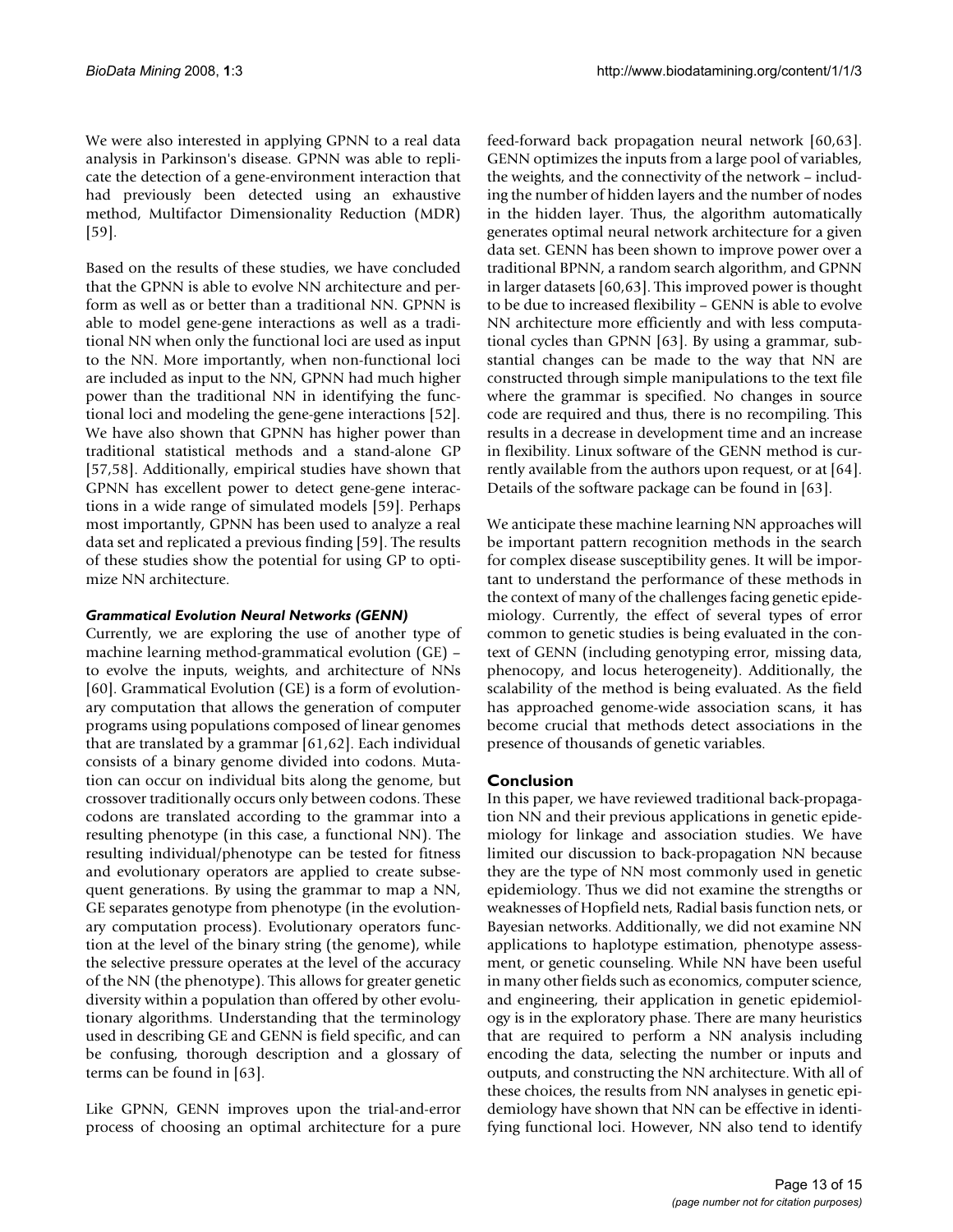false positives as well and the results may vary from one NN analysis to the next. In addition, there is no solid foundation for selecting the functional loci from the set of inputs used in the NN. In order to evaluate the usefulness of NN for genetic epidemiology, it will be important to develop a strategy for selecting functional loci and constructing NN architecture. The GPNN strategy of Ritchie at al. [52]and the GENN strategy of Motsinger et al. [60,63]begin to address these issues and suggest that NN may provide an important piece of the analytical framework for the identification of susceptibility genes in common, complex diseases.

## **Declaration of Competing interests**

The authors declare that they have no competing interests.

#### **Authors' contributions**

MDR conceived the concept for and the original draft of the manuscript. AAM compiled the up-to-date list of neural network applications, and updated the review.

#### **Acknowledgements**

We would like to thank Dr. Jeff Canter, Dr. Brett McKinney, Dr. Jason Moore, Dr. David Reif, and Dr. Tricia Thornton-Wells for their helpful comments on the manuscript. We would also like to thank Dr. Daniel Weeks and Dr. Jurg Ott for helpful discussions on the issues related to NN for genetic epidemiology. This work was supported by National Institutes of Health grants HL65234, HL65962, GM31304, AG19085, AG20135, and LM007450.

#### **References**

- 1. Sing CF, Stengard JH, Kardia SL: **[Genes, environment, and cardi](http://www.ncbi.nlm.nih.gov/entrez/query.fcgi?cmd=Retrieve&db=PubMed&dopt=Abstract&list_uids=12730090)[ovascular disease.](http://www.ncbi.nlm.nih.gov/entrez/query.fcgi?cmd=Retrieve&db=PubMed&dopt=Abstract&list_uids=12730090)** *Arterioscler Thromb Vasc Biol* 2003, **23:**1190-1196.
- 2. Moore JH: **[The ubiquitous nature of epistasis in determining](http://www.ncbi.nlm.nih.gov/entrez/query.fcgi?cmd=Retrieve&db=PubMed&dopt=Abstract&list_uids=14614241) [susceptibility to common human diseases.](http://www.ncbi.nlm.nih.gov/entrez/query.fcgi?cmd=Retrieve&db=PubMed&dopt=Abstract&list_uids=14614241)** *Hum Hered* 2003, **56:**73-82.
- 3. Ming JE, Muenke M: **[Multiple hits during early embryonic devel](http://www.ncbi.nlm.nih.gov/entrez/query.fcgi?cmd=Retrieve&db=PubMed&dopt=Abstract&list_uids=12395298)[opment: digenic diseases and holoprosencephaly.](http://www.ncbi.nlm.nih.gov/entrez/query.fcgi?cmd=Retrieve&db=PubMed&dopt=Abstract&list_uids=12395298)** *Am J Hum Genet* 2002, **71:**1017-1032.
- 4. Lucek PR, Ott J: **[Neural network analysis of complex traits.](http://www.ncbi.nlm.nih.gov/entrez/query.fcgi?cmd=Retrieve&db=PubMed&dopt=Abstract&list_uids=9433631)** *Genet Epidemiol* 1997, **14:**1101-1106.
- 5. Daly MJ, Altshuler D: **[Partners in crime.](http://www.ncbi.nlm.nih.gov/entrez/query.fcgi?cmd=Retrieve&db=PubMed&dopt=Abstract&list_uids=15800643)** *Nat Genet* 2005, **37:**337-338.
- 6. Moore JH, Williams SM: **[New strategies for identifying gene](http://www.ncbi.nlm.nih.gov/entrez/query.fcgi?cmd=Retrieve&db=PubMed&dopt=Abstract&list_uids=12108579)[gene interactions in hypertension.](http://www.ncbi.nlm.nih.gov/entrez/query.fcgi?cmd=Retrieve&db=PubMed&dopt=Abstract&list_uids=12108579)** *Ann Med* 2002, **34:**88-95.
- 7. Templeton AR: **Epistasis and complex traits.** In *Epistasis and the Evolutionary Process* Edited by: Wade M, Broadie B III, Wolf J. Oxford, Oxford University Press; 2000:41-57.
- 8. Bateson W: *Mendel's Principles of Heredity* Cambridge: Cambridge University Press; 1909.
- 9. Wright S: **The roles of mutation, inbreeding, crossbreeding, and selection in evolution.** *Proc of the 6th International Congress of Genetics* 1932, **1:**356-366.
- 10. Bellman R: *Adaptive Control Processes* Princeton, Princeton University Press; 1961.
- 11. Peduzzi P, Concato J, Kemper E, Holford TR, Feinstein AR: **[A simu](http://www.ncbi.nlm.nih.gov/entrez/query.fcgi?cmd=Retrieve&db=PubMed&dopt=Abstract&list_uids=8970487)[lation study of the number of events per variable in logistic](http://www.ncbi.nlm.nih.gov/entrez/query.fcgi?cmd=Retrieve&db=PubMed&dopt=Abstract&list_uids=8970487) [regression analysis.](http://www.ncbi.nlm.nih.gov/entrez/query.fcgi?cmd=Retrieve&db=PubMed&dopt=Abstract&list_uids=8970487)** *J Clin Epidemiol* 1996, **49:**1373-1379.
- 12. Moore JH: **[Computational analysis of gene-gene interactions](http://www.ncbi.nlm.nih.gov/entrez/query.fcgi?cmd=Retrieve&db=PubMed&dopt=Abstract&list_uids=15525222) [using multifactor dimensionality reduction.](http://www.ncbi.nlm.nih.gov/entrez/query.fcgi?cmd=Retrieve&db=PubMed&dopt=Abstract&list_uids=15525222)** *Expert Rev Mol Diagn* 2004, **4:**795-803.
- 13. McCullough M, Pitts W: **A logical calculus of the ideas immanent in nervous activity.** *Bullitin of Mathematical Biophysics* 1943, **5:**115-133.
- 14. Skapuro D: *Building neural networks* New York: ACM Press; 1995.
- 15. Waller NG, Kaiser HA, Illian JB, Manry M: **A comparison of the classification capabilities of the 1-dimensional kohonen neural network with two partitioning and three heirarchical cluster analysis algorithms.** *Psychometrika* 1998, **63:**5-22.
- 16. Tarassenko L: *A Guide to Neural Computing Applications* London: Arnold Publishers; 1998.
- 17. Anderson J: *An Introduction to Neural Networks* Cambridge, Massachusetts: MIT Press; 1995.
- 18. Bhat A, Lucek PR, Ott |: **[Analysis of complex traits using neural](http://www.ncbi.nlm.nih.gov/entrez/query.fcgi?cmd=Retrieve&db=PubMed&dopt=Abstract&list_uids=10597483) [networks.](http://www.ncbi.nlm.nih.gov/entrez/query.fcgi?cmd=Retrieve&db=PubMed&dopt=Abstract&list_uids=10597483)** *Genet Epidemiol* 1999, **17(Suppl 1):**S503-S507.
- 19. Li W, Haghighi F, Falk CT: **[Design of artificial neural network](http://www.ncbi.nlm.nih.gov/entrez/query.fcgi?cmd=Retrieve&db=PubMed&dopt=Abstract&list_uids=10597440) [and its applications to the analysis of alcoholism data.](http://www.ncbi.nlm.nih.gov/entrez/query.fcgi?cmd=Retrieve&db=PubMed&dopt=Abstract&list_uids=10597440)** *Genet Epidemiol* 1999, **17(Suppl 1):**S223-S228.
- 20. Lucek P, Hanke J, Reich J, Solla SA, Ott J: **[Multi-locus nonparamet](http://www.ncbi.nlm.nih.gov/entrez/query.fcgi?cmd=Retrieve&db=PubMed&dopt=Abstract&list_uids=9748698)[ric linkage analysis of complex trait loci with neural net](http://www.ncbi.nlm.nih.gov/entrez/query.fcgi?cmd=Retrieve&db=PubMed&dopt=Abstract&list_uids=9748698)[works.](http://www.ncbi.nlm.nih.gov/entrez/query.fcgi?cmd=Retrieve&db=PubMed&dopt=Abstract&list_uids=9748698)** *Hum Hered* 1998, **48:**275-284.
- 21. Marinov M, Weeks DE: **[The complexity of linkage analysis with](http://www.ncbi.nlm.nih.gov/entrez/query.fcgi?cmd=Retrieve&db=PubMed&dopt=Abstract&list_uids=11173968) [neural networks.](http://www.ncbi.nlm.nih.gov/entrez/query.fcgi?cmd=Retrieve&db=PubMed&dopt=Abstract&list_uids=11173968)** *Hum Hered* 2001, **51:**169-176.
- 22. Pankratz N, Kirkwood SC, Flury L, Koller DL, Foroud T: **[Use of var](http://www.ncbi.nlm.nih.gov/entrez/query.fcgi?cmd=Retrieve&db=PubMed&dopt=Abstract&list_uids=11793770)[iable marker density, principal components, and neural net](http://www.ncbi.nlm.nih.gov/entrez/query.fcgi?cmd=Retrieve&db=PubMed&dopt=Abstract&list_uids=11793770)[works in the dissection of disease etiology.](http://www.ncbi.nlm.nih.gov/entrez/query.fcgi?cmd=Retrieve&db=PubMed&dopt=Abstract&list_uids=11793770)** *Genet Epidemiol* 2001, **21(Suppl 1):**S732-S737.
- 23. Pociot F, Karlsen AE, Pedersen CB, Aalund M, Nerup J: **[Novel ana](http://www.ncbi.nlm.nih.gov/entrez/query.fcgi?cmd=Retrieve&db=PubMed&dopt=Abstract&list_uids=15024687)[lytical methods applied to type 1 diabetes genome-scan](http://www.ncbi.nlm.nih.gov/entrez/query.fcgi?cmd=Retrieve&db=PubMed&dopt=Abstract&list_uids=15024687) [data.](http://www.ncbi.nlm.nih.gov/entrez/query.fcgi?cmd=Retrieve&db=PubMed&dopt=Abstract&list_uids=15024687)** *Am J Hum Genet* 2004, **74:**647-660.
- 24. Saccone NL, Downey TJ Jr, Meyer DJ, Neuman RJ, Rice JP: **[Mapping](http://www.ncbi.nlm.nih.gov/entrez/query.fcgi?cmd=Retrieve&db=PubMed&dopt=Abstract&list_uids=10597517) [genotype to phenotype for linkage analysis.](http://www.ncbi.nlm.nih.gov/entrez/query.fcgi?cmd=Retrieve&db=PubMed&dopt=Abstract&list_uids=10597517)** *Genet Epidemiol* 1999, **17(Suppl 1):**S703-S708.
- 25. Zandi PP, Klein AP, Addington AM, Hetmanski JB, Roberts L, Peila R, *et al.*: **[Multilocus linkage analysis of the German asthma data.](http://www.ncbi.nlm.nih.gov/entrez/query.fcgi?cmd=Retrieve&db=PubMed&dopt=Abstract&list_uids=11793671)** *Genet Epidemiol* 2001, **21(Suppl 1):**S210-S215.
- 26. Curtis D: **[Comparison of artificial neural network analysis](http://www.ncbi.nlm.nih.gov/entrez/query.fcgi?cmd=Retrieve&db=PubMed&dopt=Abstract&list_uids=17640352) [with other multimarker methods for detecting genetic asso](http://www.ncbi.nlm.nih.gov/entrez/query.fcgi?cmd=Retrieve&db=PubMed&dopt=Abstract&list_uids=17640352)[ciation.](http://www.ncbi.nlm.nih.gov/entrez/query.fcgi?cmd=Retrieve&db=PubMed&dopt=Abstract&list_uids=17640352)** *BMC Genet* 2007, **8:**49.
- 27. Ott J: **[Neural networks and disease association studies.](http://www.ncbi.nlm.nih.gov/entrez/query.fcgi?cmd=Retrieve&db=PubMed&dopt=Abstract&list_uids=11425001)** *Am J Med Genet* 2001, **105:**60-61.
- 28. Sherriff A, Ott J: **[Applications of neural networks for gene find](http://www.ncbi.nlm.nih.gov/entrez/query.fcgi?cmd=Retrieve&db=PubMed&dopt=Abstract&list_uids=11037328)[ing.](http://www.ncbi.nlm.nih.gov/entrez/query.fcgi?cmd=Retrieve&db=PubMed&dopt=Abstract&list_uids=11037328)** *Adv Genet* 2001, **42:**287-297.
- 29. Curtis D, North BV, Sham PC: **[Use of an artificial neural network](http://www.ncbi.nlm.nih.gov/entrez/query.fcgi?cmd=Retrieve&db=PubMed&dopt=Abstract&list_uids=11415525) [to detect association between a disease and multiple marker](http://www.ncbi.nlm.nih.gov/entrez/query.fcgi?cmd=Retrieve&db=PubMed&dopt=Abstract&list_uids=11415525) [genotypes.](http://www.ncbi.nlm.nih.gov/entrez/query.fcgi?cmd=Retrieve&db=PubMed&dopt=Abstract&list_uids=11415525)** *Ann Hum Genet* 2001, **65:**95-107.
- 30. Falk CT: **[Risk factors for coronary artery disease and the use](http://www.ncbi.nlm.nih.gov/entrez/query.fcgi?cmd=Retrieve&db=PubMed&dopt=Abstract&list_uids=14975135) [of neural networks to predict the presence or absence of](http://www.ncbi.nlm.nih.gov/entrez/query.fcgi?cmd=Retrieve&db=PubMed&dopt=Abstract&list_uids=14975135) [high blood pressure.](http://www.ncbi.nlm.nih.gov/entrez/query.fcgi?cmd=Retrieve&db=PubMed&dopt=Abstract&list_uids=14975135)** *BMC Genet* 2003, **4(Suppl 1):**S67.
- 31. Giachino DF, Regazzoni S, Bardessono M, De MM, Gregori D: **[Mod](http://www.ncbi.nlm.nih.gov/entrez/query.fcgi?cmd=Retrieve&db=PubMed&dopt=Abstract&list_uids=17588296)[eling the role of genetic factors in characterizing extra-intes](http://www.ncbi.nlm.nih.gov/entrez/query.fcgi?cmd=Retrieve&db=PubMed&dopt=Abstract&list_uids=17588296)tinal manifestations in Crohn's disease patients: does this [improve outcome predictions?](http://www.ncbi.nlm.nih.gov/entrez/query.fcgi?cmd=Retrieve&db=PubMed&dopt=Abstract&list_uids=17588296)** *Curr Med Res Opin* 2007, **23:**1657-1665.
- 32. Grossi E, Massini G, Buscema M, Savare R, Maurelli G: **[Two different](http://www.ncbi.nlm.nih.gov/entrez/query.fcgi?cmd=Retrieve&db=PubMed&dopt=Abstract&list_uids=16115605) [Alzheimer diseases in men and women: clues from advanced](http://www.ncbi.nlm.nih.gov/entrez/query.fcgi?cmd=Retrieve&db=PubMed&dopt=Abstract&list_uids=16115605) [neural networks and artificial intelligence.](http://www.ncbi.nlm.nih.gov/entrez/query.fcgi?cmd=Retrieve&db=PubMed&dopt=Abstract&list_uids=16115605)** *Gend Med* 2005, **2:**106-117.
- 33. Lin E, Hwang Y, Wang SC, Gu ZJ, Chen EY: **[An artificial neural](http://www.ncbi.nlm.nih.gov/entrez/query.fcgi?cmd=Retrieve&db=PubMed&dopt=Abstract&list_uids=17054412) [network approach to the drug efficacy of interferon treat](http://www.ncbi.nlm.nih.gov/entrez/query.fcgi?cmd=Retrieve&db=PubMed&dopt=Abstract&list_uids=17054412)[ments.](http://www.ncbi.nlm.nih.gov/entrez/query.fcgi?cmd=Retrieve&db=PubMed&dopt=Abstract&list_uids=17054412)** *Pharmacogenomics* 2006, **7:**1017-1024.
- 34. Matchenko-Shimko N, Dube M: **Bootstrap inference with neural network modeling for gene-disease association testing.** *Proc of the IEEE Symposium on Computational Intelligence and Bioinfomatics and Computational Biology* 2006, **1:**1-7.
- 35. North BV, Curtis D, Cassell PG, Hitman GA, Sham PC: **[Assessing](http://www.ncbi.nlm.nih.gov/entrez/query.fcgi?cmd=Retrieve&db=PubMed&dopt=Abstract&list_uids=12914569) optimal neural network architecture for identifying disease[associated multi-marker genotypes using a permutation](http://www.ncbi.nlm.nih.gov/entrez/query.fcgi?cmd=Retrieve&db=PubMed&dopt=Abstract&list_uids=12914569) test, and application to calpain 10 polymorphisms associated [with diabetes.](http://www.ncbi.nlm.nih.gov/entrez/query.fcgi?cmd=Retrieve&db=PubMed&dopt=Abstract&list_uids=12914569)** *Ann Hum Genet* 2003, **67:**348-356.
- 36. Serretti A, Smeraldi E: **[Neural network analysis in pharmacoge](http://www.ncbi.nlm.nih.gov/entrez/query.fcgi?cmd=Retrieve&db=PubMed&dopt=Abstract&list_uids=15588300)[netics of mood disorders.](http://www.ncbi.nlm.nih.gov/entrez/query.fcgi?cmd=Retrieve&db=PubMed&dopt=Abstract&list_uids=15588300)** *BMC Med Genet* 2004, **5:**27.
- 37. Shoemaker CA, Pungliya M, Sao Pedro MA, Ruiz C, Alvarez SA, Ward M, *et al.*: **[Computational methods for single-point and](http://www.ncbi.nlm.nih.gov/entrez/query.fcgi?cmd=Retrieve&db=PubMed&dopt=Abstract&list_uids=11793771) [multipoint analysis of genetic variants associated with a sim](http://www.ncbi.nlm.nih.gov/entrez/query.fcgi?cmd=Retrieve&db=PubMed&dopt=Abstract&list_uids=11793771)[ulated complex disorder in a general population.](http://www.ncbi.nlm.nih.gov/entrez/query.fcgi?cmd=Retrieve&db=PubMed&dopt=Abstract&list_uids=11793771)** *Genet Epidemiol* 2001, **21(Suppl 1):**S738-S745.
- 38. Tomita Y, Tomida S, Hasegawa Y, Suzuki Y, Shirakawa T, Kobayashi T, *et al.*: **[Artificial neural network approach for selection of](http://www.ncbi.nlm.nih.gov/entrez/query.fcgi?cmd=Retrieve&db=PubMed&dopt=Abstract&list_uids=15339344) [susceptible single nucleotide polymorphisms and construc](http://www.ncbi.nlm.nih.gov/entrez/query.fcgi?cmd=Retrieve&db=PubMed&dopt=Abstract&list_uids=15339344)-**